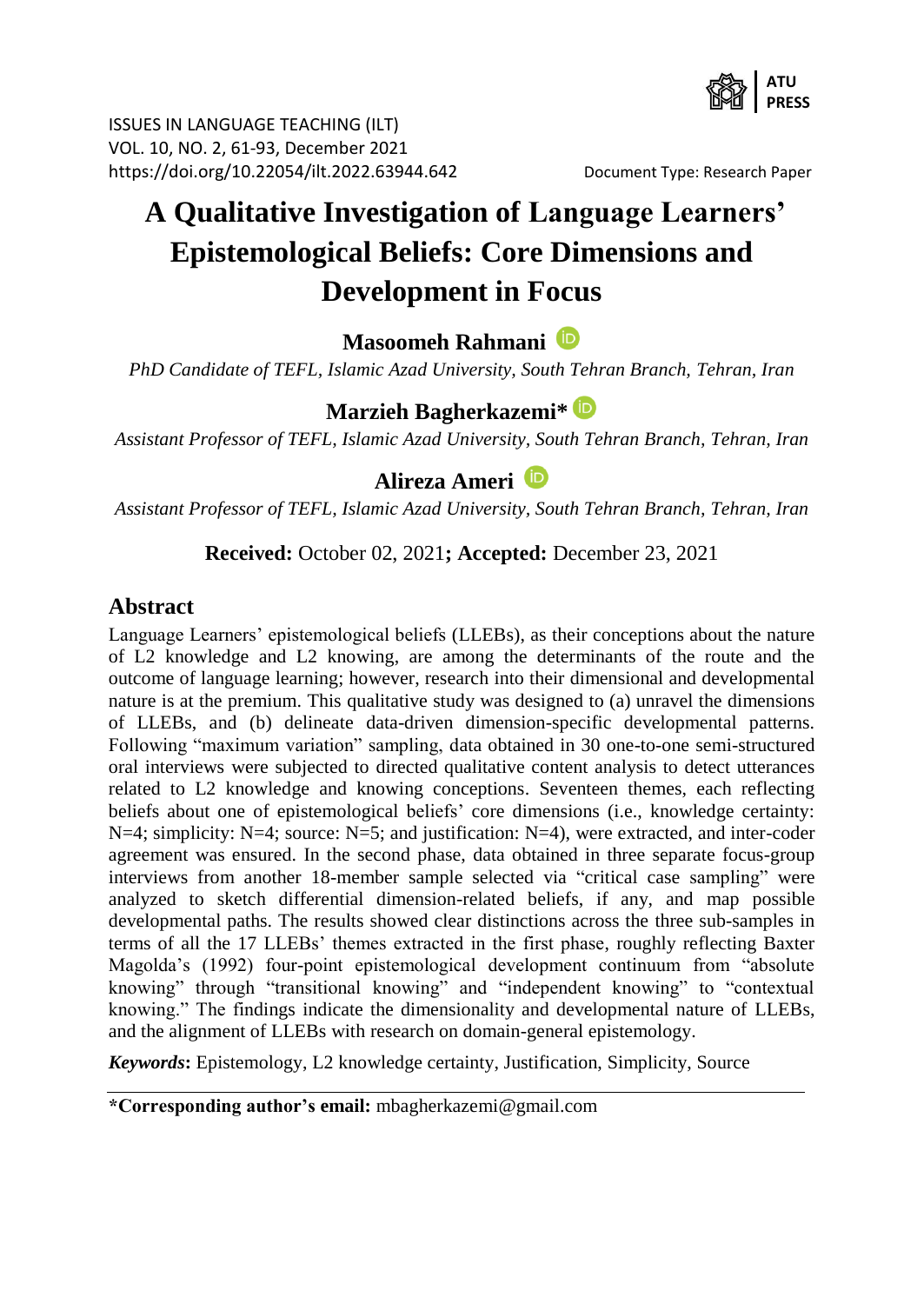### **INTRODUCTION**

Second language (L2) learners' beliefs about language learning have been shown to substantially influence the route as well as the outcome of their learning (Fazilatfar, Rayati Damavandi, Harsej Jan, & Kia Heirati, 2014; Ghobadi Mohebi & Khodadady, 2011; Horwitz, 1987; Mori, 1999; White, 2008). Among learners' beliefs, their epistemological beliefs (EBs), or beliefs about the nature of knowledge (what knowledge is) and knowing (how one comes to know) (Baxter Magolda, 2004; Bendixen & Rule 2004; Hofer, 2001; Schommer-Aikins, 2004), have attracted substantive domaingeneral research interest in cognitive psychology and education. There is ample evidence for the significance of EBs for learning (e.g., Baxter Magolda, 1992, 2004; Schommer, 1994). They have been shown to predict persistence with difficult tasks and comprehension of written tasks (Schommer, 1994), text comprehension (Schommer, 1990), criteria for evaluating one's own written work (Moon 2008), learning strategy use (Schraw & Olafson, 2003), creative and critical thinking (Kember 2001; Moon 2008), and interpersonal and intrapersonal development (Baxter Magolda, 1999, 2001). Moreover, there is research evidence as to the situated and context-dependent nature of EBs, which justifies the investigation of the nature and development of discipline-specific knowledge, including L2 knowledge (Nikitina & Furuoko, 2018).

 Despite the evidenced learning implications and domain-specificity of language learners' beliefs on the one hand and EBs on the other, beliefs about the nature of L2 knowledge (L2 knowledge simplicity and certainty) and L2 knowing (source and justification of L2 knowing) are underresearched. Existing studies have mainly capitalized on general language learning beliefs (e.g., Horwitz, 1987), and on the implications of language learners' domain-general EBs in relation to language learning and their dimensions, and not their development. For one, Akbari and Karimi (2013) found language learners' general EBs to be positively correlated with their language proficiency. Along the same lines, Shirzad, Barjesteh,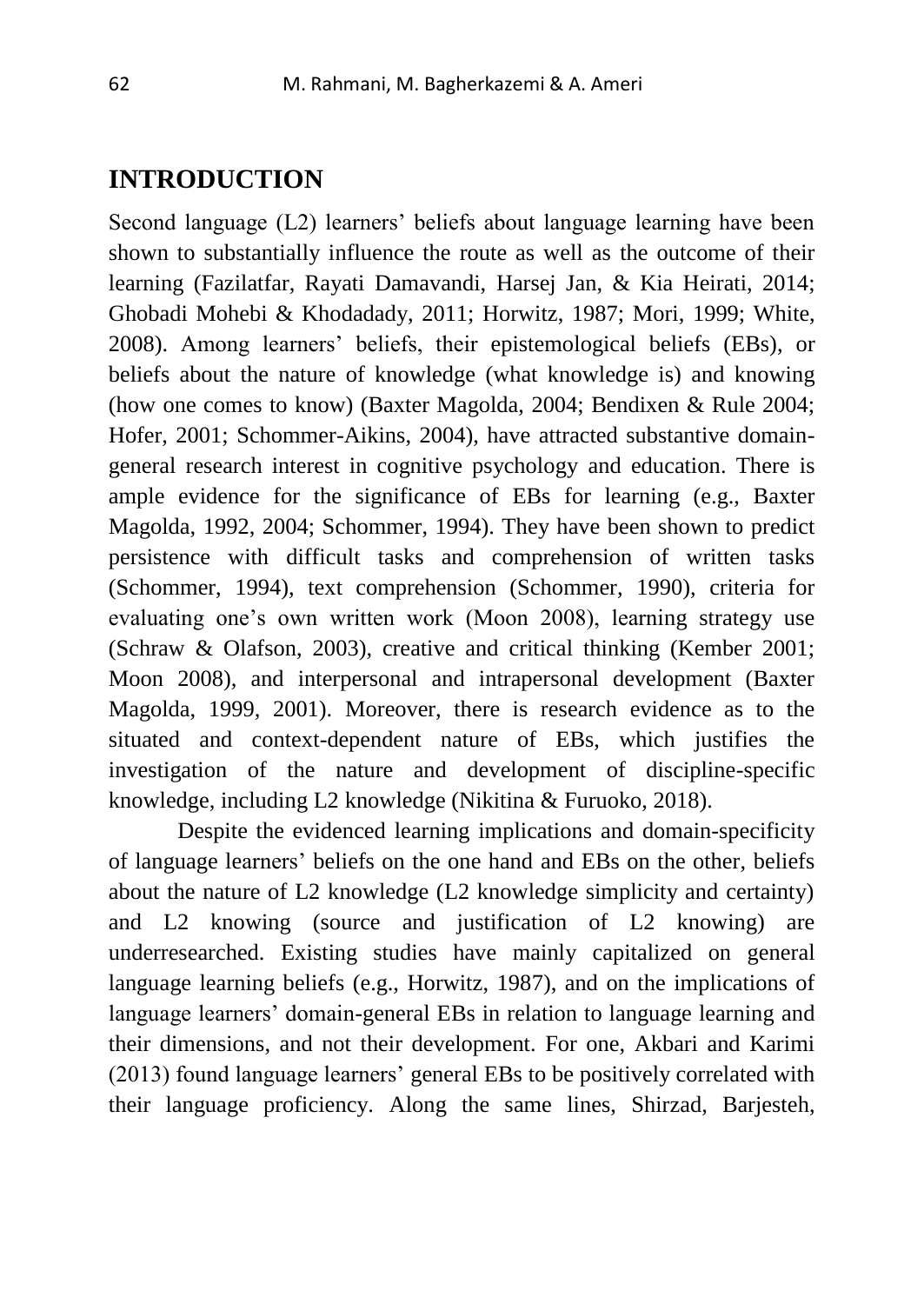Dehqan, and Zare (2021) found language learners' EBs to be negatively correlated with their learning strategy use; this finding hints at the distinctiveness of general EBs and language learning-specific EBs. Mori (1999) showed the independence of language learners' domain-general EBs and their language learning beliefs. As for EBs' dimensional and developmental discipline specificity, Kuhn, Cheney, and Weinstock (2000) found EBs' developmental patterns to be largely contingent on the domain of knowledge at issue, which justifies the independent investigation of language learners' epistemological beliefs (LLEBs). Palmer and Marra (2004), too, showed that humanities could facilitate students' move from a single perspective to an appreciation of multiple perspectives, while science subjects would enable students to conceive of knowledge as contextual, rather than static.

 There are, however, only a handful of studies which have probed LLEBs. This qualitative study was designed to delve into LLEBs through extracting their main themes in interview data with language learners, and sketching the pattern of development in relation to each of the extracted themes.

### **LITERATUTRE REVIEW**

Epistemology is a sub-branch of philosophy, denoting one's conception (mostly unconscious) of knowledge and knowing (Hofer & Pintrich, 1997; Schommer-Aikins, 2004). Research has substantiated the multi-dimensional and developmental nature of personal epistemology. With few exceptions, most conceptualizations of the construct ascribe to it two core dimensions:

- 1. beliefs about the nature of knowledge (knowledge simplicity and certainty), linked to one's metacognitive knowledge;
- 2. beliefs about the nature of knowing (knowledge source and justification), linked to metacognitive monitoring (Bendixen & Rule 2004; Hofer & Pintrich 1997; Pintrich 2002).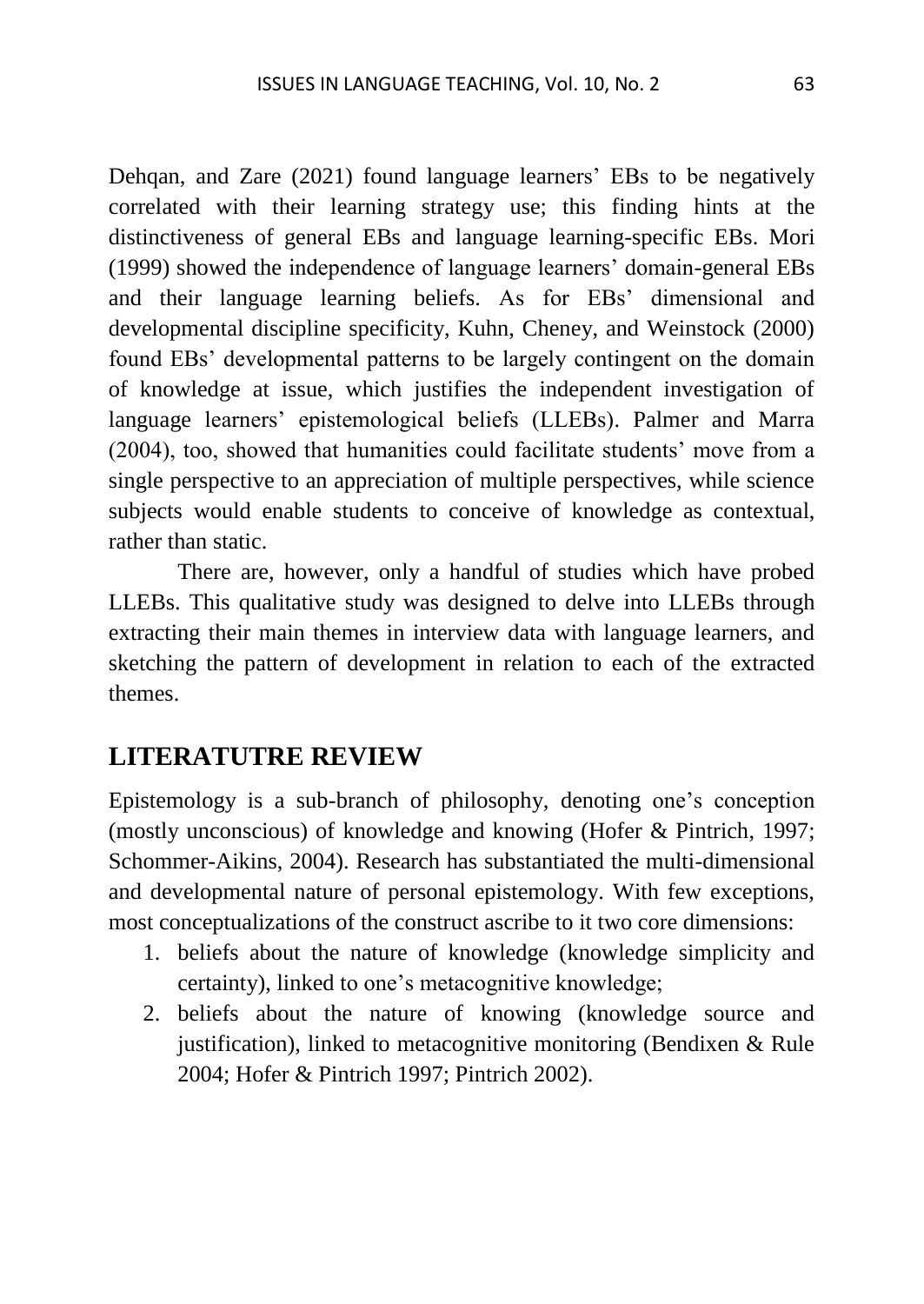"Knowledge simplicity" reflects beliefs about the structure of knowledge. In this regard, knowledge can be positioned along a continuum with simple knowledge (consisting of separate bits and pieces) at one end. and integrated knowledge (consisting of inter-related elements) at the other. Likewise, a continuum can be sketched for "knowledge certainty" with absolute and unchangeable knowledge at one end, and relative and contextcontingent knowledge at the other. As for "source," knowledge may be thought of as held by one or multiple, more or less invincible, sources. As the last dimension of epistemology, "knowledge justification" would either rest on direct observation and authority, or rules of inquiry and criticality (Hofer 2001). Other EB-related beliefs (e.g., those about the innateness of learning ability, learning effort, learning speed, the process of gaining knowledge, and the process of learning) have been viewed in domaingeneral EBs research as peripheral, and not directly reflecting personal epistemologies (see Bendixen & Rule, 2004 for a review).

 Epistemological beliefs are developmental, as evident in attempts at delineating their continual nature (e.g., Baxter Magolda 1989, 1992; Belenky, Clinchy, Goldberger, & Tarule, 1986; King & Kitchener, 2004). There is a consensus that more advanced EBs predict more active learning and conceptual understanding (Louca, Elby, Hammer, & Kagey, 2004). Development has been conceptualized in existing models as a movement from absolutism (wherein knowledge is viewed as simple, certain, and at a pre-ordained difficulty level, held and transmitted to others by an allknowing innately endowed expert) to evaluatism (wherein knowledge is viewed as integrated, relative, context-contingent, and obtainable from multiple sources). Differences in such models are related to the nature and number of developmental stages. Perry's (1970) study is an often-cited early study of the epistemological beliefs and development of male university students. He sketched his participants' development from absolute thinking to the recognition of multiple perspectives and others' right to dissidence, and then to relativistic thinking; however, contextual thinking, which is the epitome of epistemological development, was never reached. Kember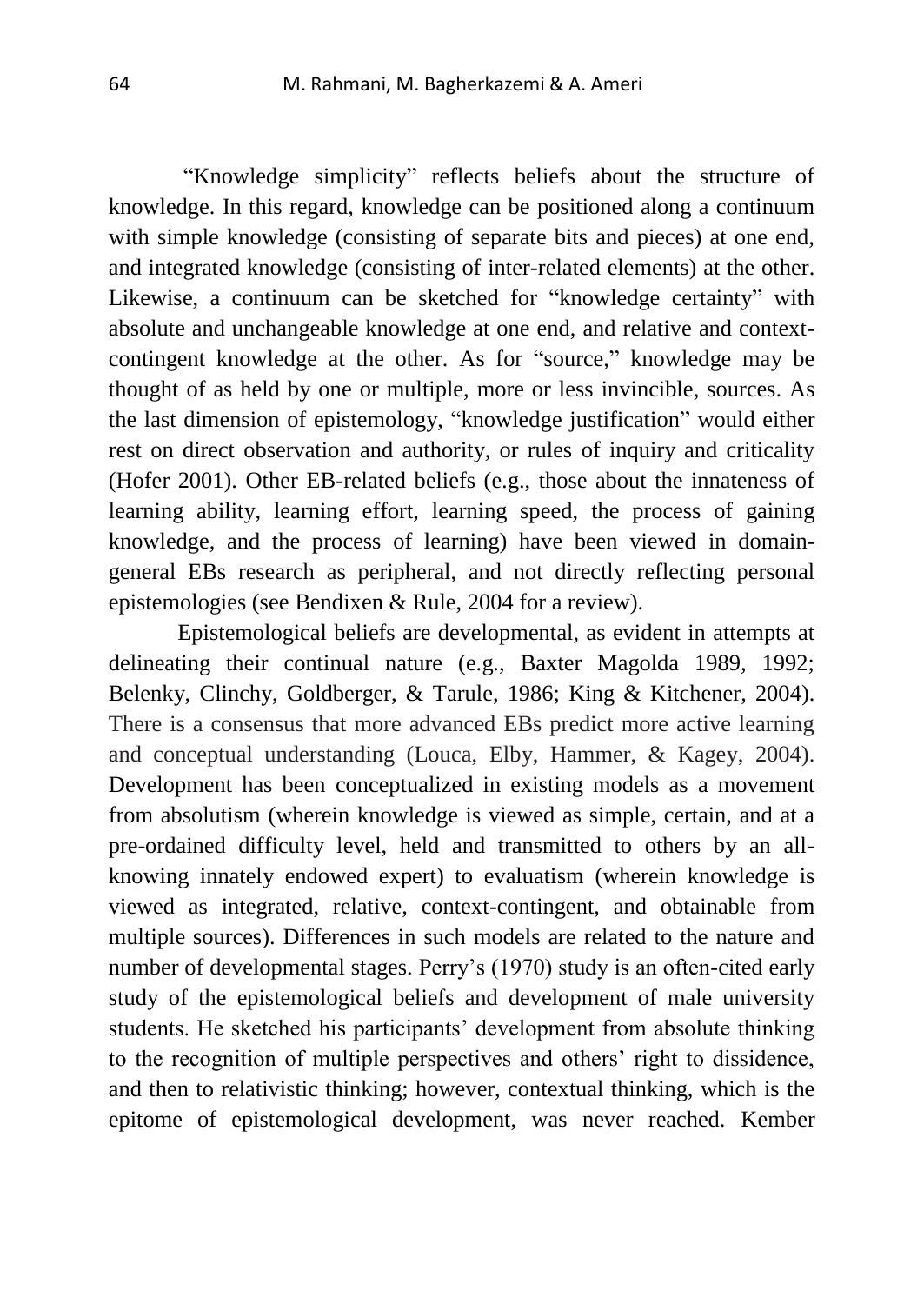(2001) distinguished between didactic/reproductive beliefs as absolutist thinking, and facilitative/transformative beliefs as relativistic thinking. The former implies a view of teachers as omniscient authority, teaching as knowledge transmission, and learning outcome as the reproduction of taught material. The latter, however, is on a par with the conception of knowledge as constructed, teachers as facilitators of independent learning, and learning outcome as the ability to judge alternative theories based on evidence. Along the same lines, Baxter Magolda (1992) delineated a four-point continuum of developmental epistemology: absolute knowing, transitional knowing, independent knowing, and contextual knowing.

 A similar movement from absolutist to relativistic/contextual thinking can be detected in the epistemic undertones of second language acquisition (SLA) theories and language instructional methods/approaches over time. Both behavioristic and cognitive SLA theories and their instructional offshoots viewed the L2 system as consisting of distinct components and skills, and delimited their scope to context-independent language elements. They represented L2 teachers as the omniscient authority, and L2 knowing as approaching native speaker competence, irrespective of performance conditions and language functions (Ziegler, 2015). With the advent of the concept of communicative competence in the 1970s (Hymes; cited in Ellis, 2008) and its resultant communicative language teaching and related approaches (e.g., task-based language teaching and content-based instruction), a reconceptualization of the L2 system was due; it was now viewed as an integrated and relative knowledge system. Knowing an L2 was also reformulated as drawing on internal and external sources to engage in effective L2 communication. This epistemic move forward witnessed its zenith in the social turn in SLA theory in the mid-1990s, which featured an appreciation of variation and the contextcontingency of language use (Ortega, 2013). Wagner (2019) recapitulates the major tenets of this new sociology-rooted epistemology, emphasizing life world participation, spoken interaction and repair, as well as strategiesbased and resource-based instruction.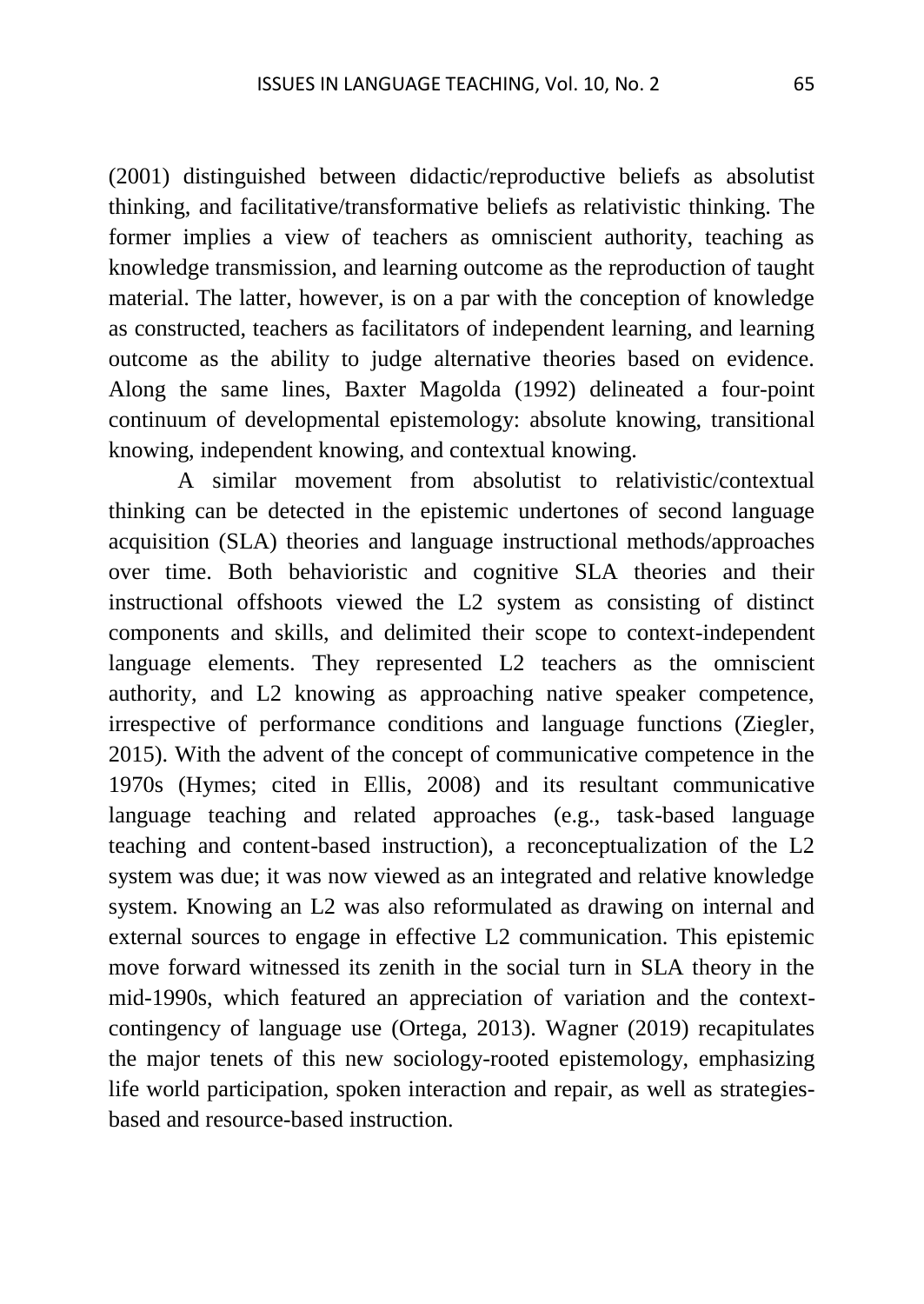In the field of language education, Mori (1999) found learners' personal epistemology measured through Schommer's (1990) inventory to be only weakly related to their language learning beliefs measured through Horwitz' (1987) "Beliefs about Language Learning Inventory" (BALLI). This observation can be attributed to the distinctiveness of the construct of personal epistemology from that underlying frequently used language learning beliefs questionnaires. Apart from Mori (1999), there are two studies related to LLEBs. One is Nikitina and Furuoko (2018), whose 13 item questionnaire covered the nature of language and language knowledge, knowledge authority (teacher, native speaker, dictionary), and the process of gaining knowledge as LLEBs' dimensions. The developmental aspect of such beliefs, however, was not addressed in their study. The instrument was validated in terms of EBs' dimensionality with 23 participants, which the authors themselves admit as a limitation. They advise future researchers to include items on the process of learning, alongside their three explicated dimensions. The second study is Ziegler (2015), who investigated LLEBs with a particular focus on vocabulary learning, and evidenced a developmental path from absolutism to evaluatism. As a qualitative study on LLEBs, Ziegler's could be considered as an initial attempt tapping into LLEBs; however, the study was limited in focus, and did not involve the investigation of LLEBS in their full range.

 This brief review indicates the scarcity of exploratory research on LLEBs. Most existing research, though too far and few between, has employed existing conceptualizations and instruments of domain-general EBs. This qualitative study took the initiative to explore the dimensions of core LLEBs, and sketch the potential developmental pattern of each as a stage-like progression. To this end, the following two questions were posed:

- 1. What are the themes of LLEBs in relation to L2 knowledge certainty, simplicity, source, and justification?
- 2. What is the nature of LLEBs' developmental pattern for each of the themes?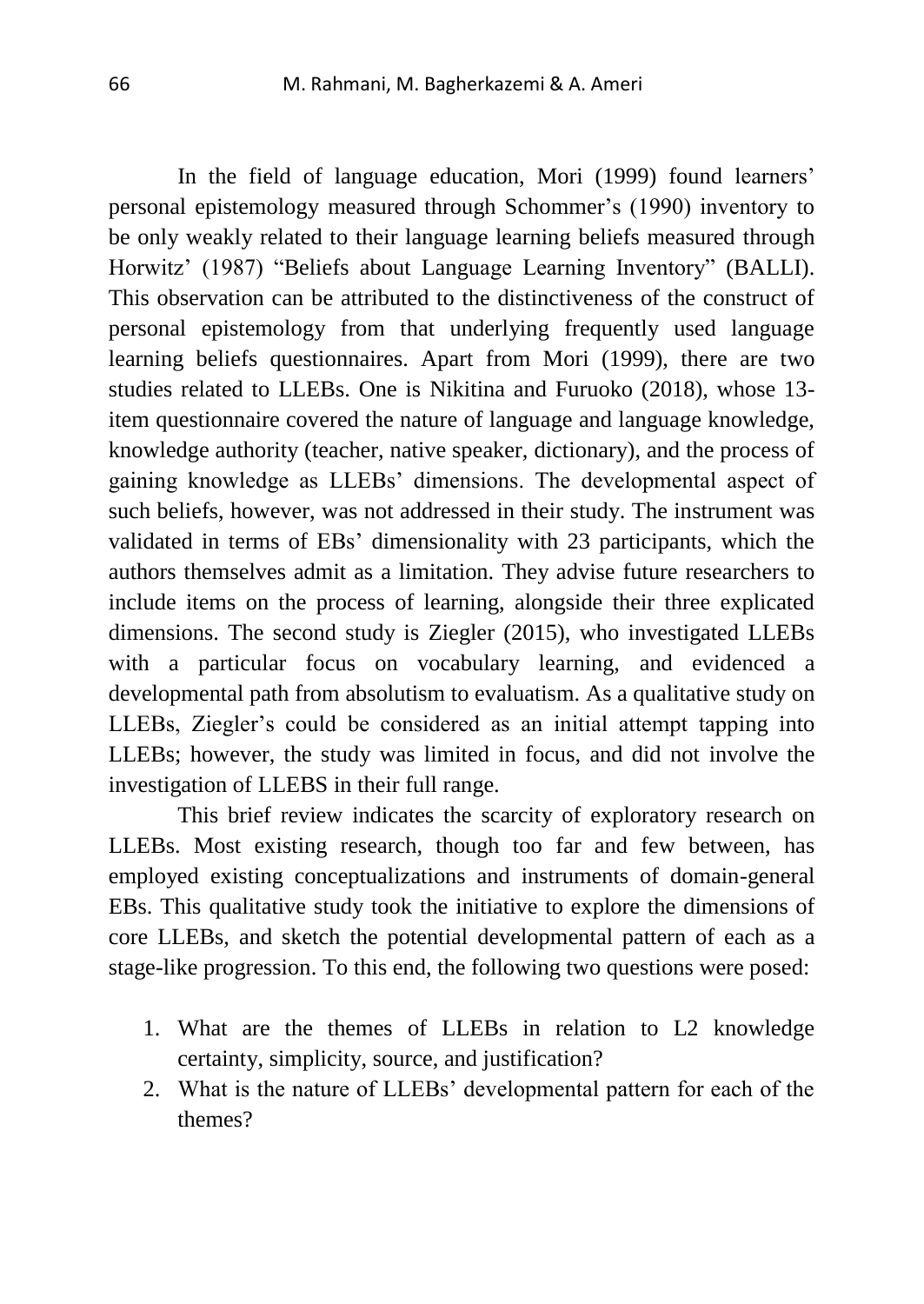# **METHOD**

# **Participants**

A total of 48 language learners participated in this study. Sampling was carried out in two phases. In order to answer the first research question, 30 English Language Teaching (ELT) major students were purposively sampled through the "maximum variation" sampling strategy. This strategy helps ensure sufficient variation in relation to variables implicating in the study (see Dornyei, 2007). To line up with the study's purpose, the sampling plan necessitated sufficient variance in terms of:

- gender (male  $(N=14)$  and female  $(N=16)$ )
- degree program (Bachelor's (BA)  $(N=21)$ ; Master's  $(MA)$   $(N=7)$ ; doctoral (PhD)  $(N=2)$ );
- Study year (Y) (BA Y1 (N=5); BA Y2 (N=3); BA Y3 (N=6); BA Y4 (N=7); MA Y1 (N=3); MA Y2 (N=4); PhD Y1 (N=2))
- English language proficiency (elementary  $(N=11)$ ; intermediate (N=8); upper-intermediate (N=5); advanced (N=3); very advanced  $(N=3)$
- Language learning setting besides university (school-only  $(N=9)$ ) and/or the private sector  $(N=21)$ )
- Language learning experience (less than 5 years  $(N=12)$ ; more than 5 years  $(N=18)$

Maximum variation sampling was employed in the first phase of the study to ensure the interview data would yield all possible aspects of language learners' beliefs about L2 knowledge and knowing. Variance was ensured in terms of the just mentioned participant parameters, which have all been shown to correlate with EBs and their developmental paths (e.g., Akbari & Karimi, 2013; Bagherkazemi, in press; Nikitina & Furuoko, 2018; Perry, 1970).

 The second purpose of the study was to find out if development could be patterned as a stage-like progression for the themes, which is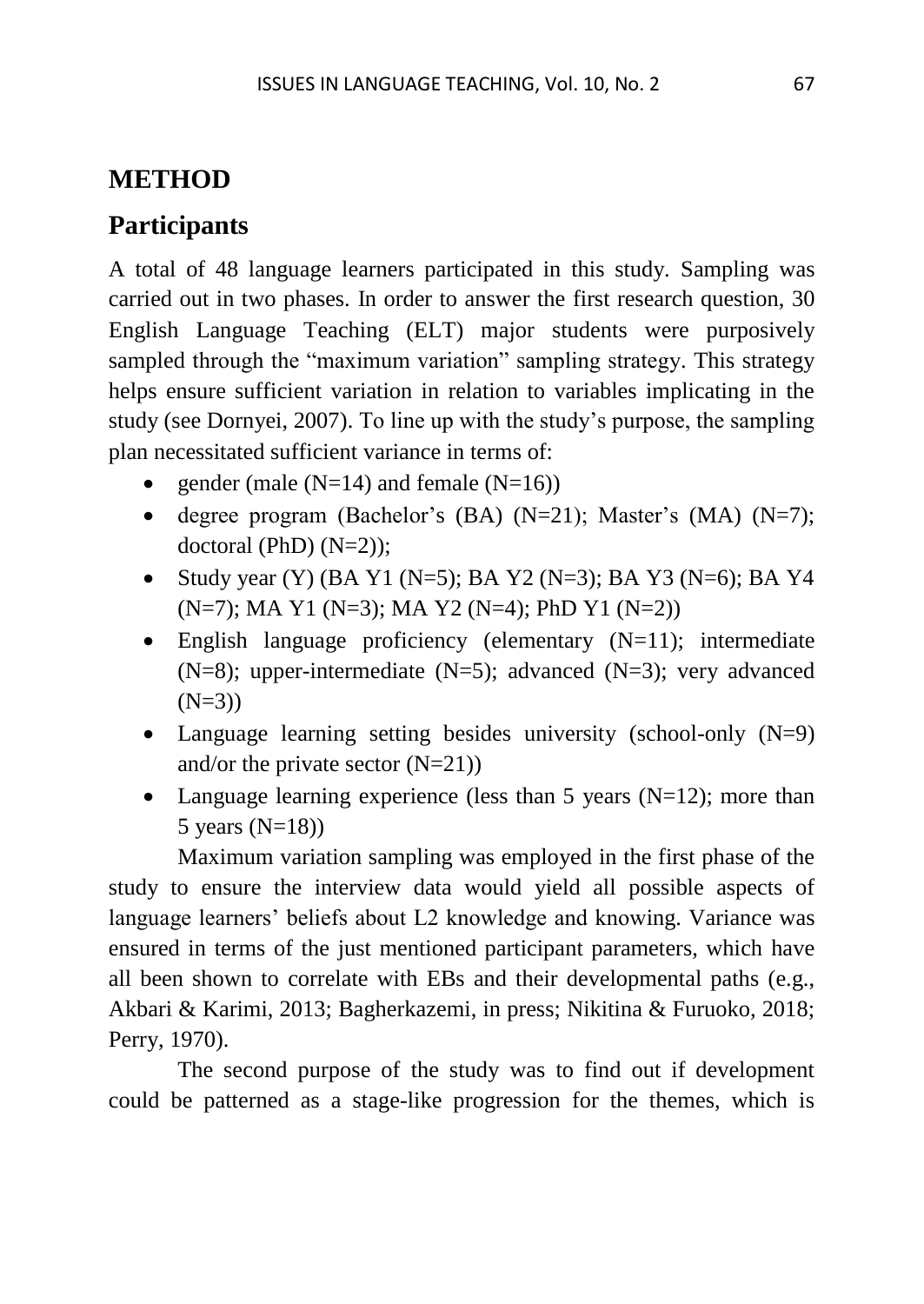common practice in domain-general EBs research (e.g., Baxter Magolda, 1992; Kember, 2001). The specific sampling strategy in this phase (i.e., the second phase of the study) was "critical case sampling," which, according to Dornyei (2007, p. 128) "shows the limits of the experience." Accordingly, three six-member groups of language learners (all studying ELT at university) were selected. Study program and year, proficiency level, and language learning setting and experience were kept constant for each of the groups (see Table 1 for more detail). Gender distribution was identical across the groups. Each group took part in an online focus-group interview on extracted LLEB themes/dimensions in the first phase.

|         |           |               |                       | $\blacksquare$          |                                       |                                     |
|---------|-----------|---------------|-----------------------|-------------------------|---------------------------------------|-------------------------------------|
|         | Gender    |               | Degree<br>program and | Language<br>proficiency | Language<br>learning                  | Language<br>learning                |
|         | Male<br>N | Female<br>N   | study year            |                         | setting                               | experience                          |
| Group 1 | 3         | $\mathcal{R}$ | BAY1                  | elementary              | School-only                           | Less than 7<br>years                |
| Group 2 | 3         | 3             | BA Y4 and<br>MA Y1    | upper-<br>intermediate  | School<br>$^{+}$<br>Private<br>sector | 8<br><b>Between</b><br>and 10 years |
| Group 3 | 3         | 3             | Doctoral,<br>Y1       | very<br>advanced        | $School+$<br>Private<br>sector        | More than 10<br>years               |

**Table 1:** Participant Characteristics for Mapping LLEBs' Development

#### **Instruments**

For the purpose of the present study, three main instruments were used. What follows is a brief description of each.

#### *Oxford Placement Test (OPT)*

The paper-and-pen version of OPT was used to determine the language proficiency level of the participants in both sampling phases. In the first phase, OPT results showed that the 30 participants sampled for the first research question represented a variety of proficiency levels. The second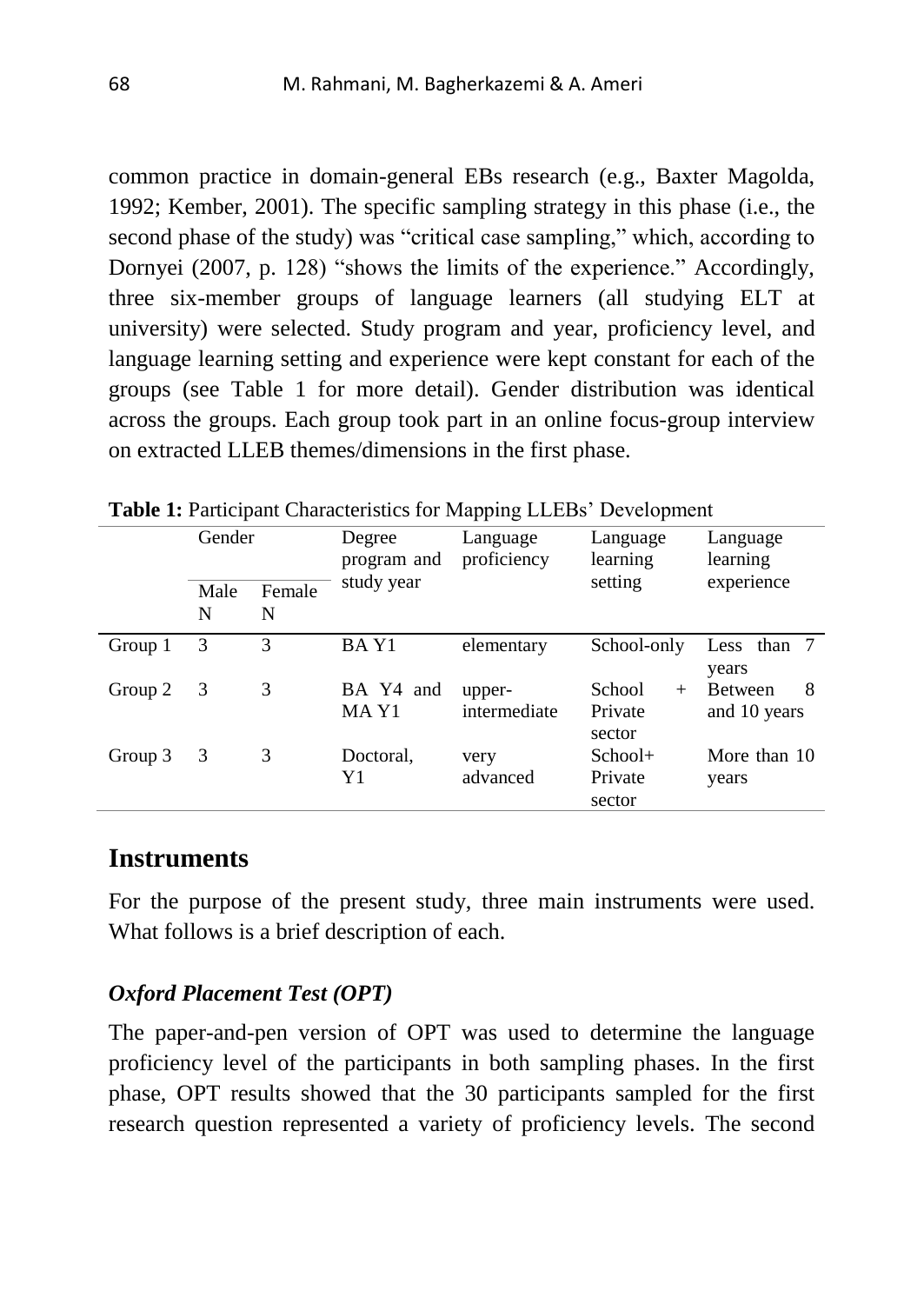sampling phase involved the use of OPT results to make sure students in each of the three six-member groups had a similar proficiency level. Group 1 scored within the range of 18-25; Group 2 scored within the range of 41- 47; and Group 3 scored within the range of 58-60. OPT comprises 60 receptive-response reading comprehension, vocabulary, and grammar items, and its results can be reported along Association of Language Testers in Europe (ALTE) levels from "beginner" to "very advanced." The test took 40 minutes to complete online.

#### *One-to-one Interview*

Thirty semi-structured interviews were conducted to elicit the first 30 participants' LLEBs. The interview guide included six main questions, the first two of which capitalized on the participants' conceptions of language learning, their needs and wants, and the most effective language learning strategies and language teaching approaches in their viewpoint. The remaining four were related to L2 knowledge's certainty (Q 3), simplicity (Q 4), source (Q 5), and justification (Q 6). The questions were worded in general terms to let emerge, rather than lead, LLEBs' dimensions. They were first piloted with three ELT-major BA students to ensure comprehensibility and effectiveness for yielding relevant data on core LLEBs. Here are the English translations of the interview questions:

Q1. What does the term "second language classroom" conjure up for you?

Q2. What are the most effective language learning strategies and approaches in your point of view?

Q3. Should the second language be divided into its four constituent skills and components for effective learning? To what extent are they related to one another?

Q4. Does the L2 that one learns serve all L2 use settings well? Is there any relationship between L2 and its contexts of use?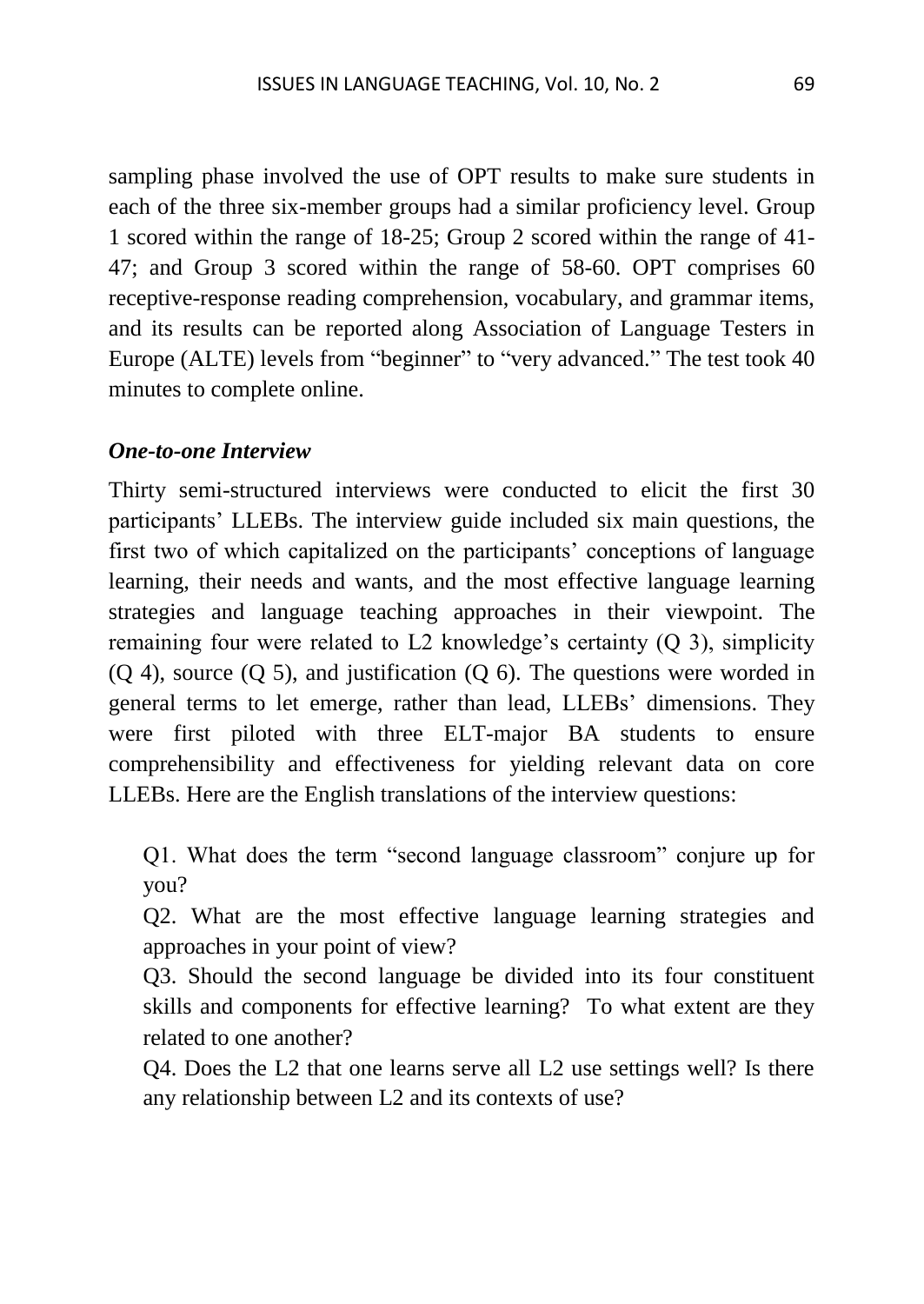Q5. How do you describe "a language teacher" and a "language learner" in terms of their roles and identities?

Q6. Have you ever taken issue with L2 knowledge contained in the instructional materials or presented by your language teacher?

There were also several detail-oriented probes following the main questions, which ushered the participants towards expressing their LLEBs. The interviews were held online through WhatsApp's "video call" option, as the Covid 19 pandemic precluded onsite interviews. They were all conducted in Persian (the participants' first language) by one of the researchers, and took between 30 to 50 minutes each. Interviews were audio-recorded, and subsequently transcribed for further analysis.

#### *Focus Group Interview*

Data collection in the study's second phase involved three six-member focus-group interviews. The choice of focus group interviews was due to the consideration that the synergistic environment induced by within-group discussions would help the "groupthink" regarding core LLEBs take shape. In terms of composition, maximum intergroup heterogeneity and intragroup homogeneity in terms of language proficiency level, degree program, study year, and language learning experience was ensured through segmentation (see Participants). The interview guide included 17 open-ended questions, designed to elicit groupthinks regarding core LLEBs in relation to extracted themes in the first phase. Specific probes and closed-ended questions were posed by the researcher where clarification and additional focus was required. Following the interviews on each of the themes, 17 groupthinks were formulated by two of the researchers based on their joint analysis of expressed EBs. They were presented to the group members for member check and finalized in case at least three out of the six group members agreed on them. The interviews were held online at [http://engage.shatel.com](http://engage.shatel.com/) (as a free online conference venue), rather than onsite owing to the Covid 19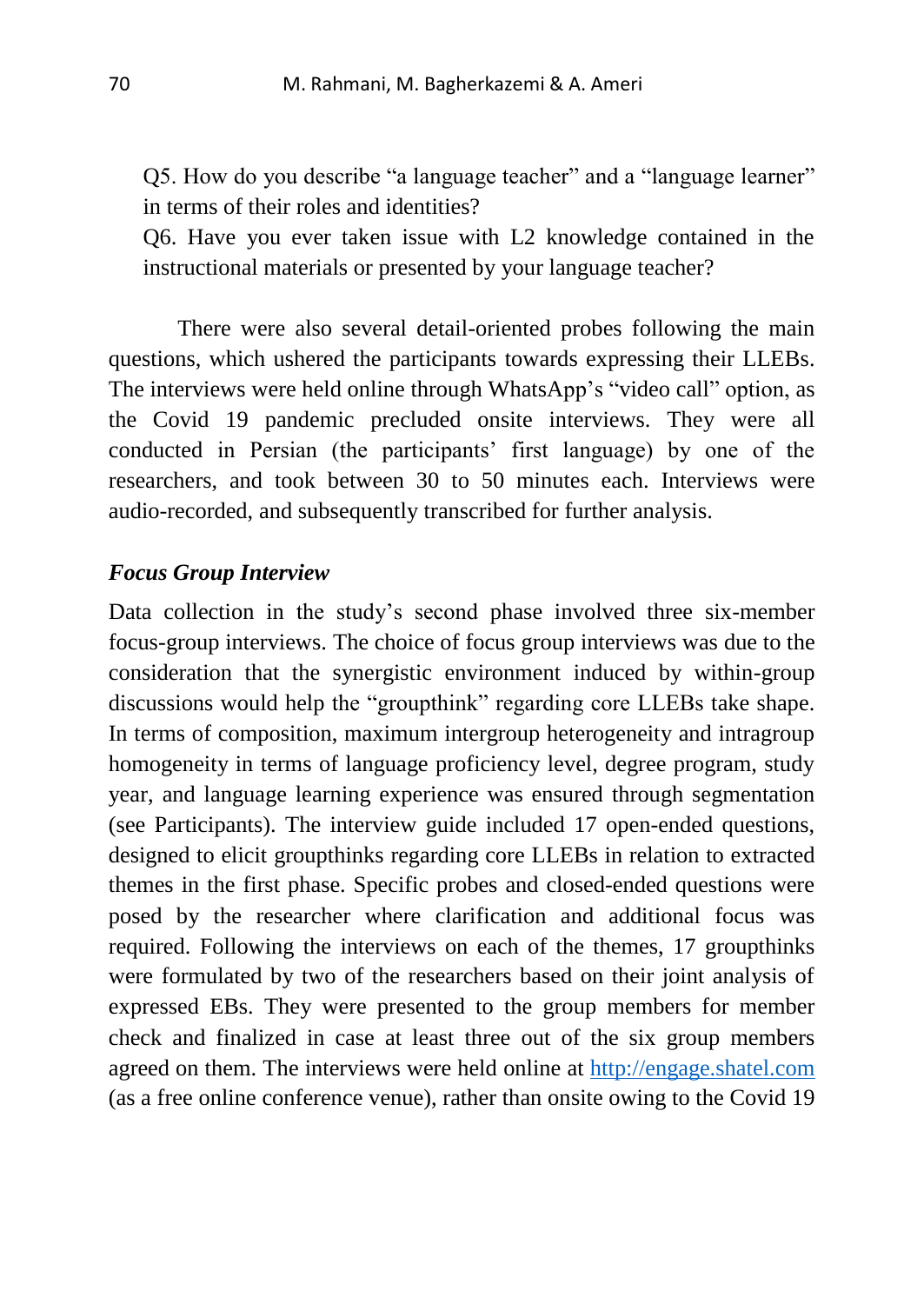pandemic. They were conducted by one of the researchers as the moderator in Persian (the participants' first language), took between 1.40 to 2 hours each, and screen-recorded (upon all the group members' consent form completion) for further analysis.

### **Procedure**

The study began with the first round of sampling (i.e., maximum variation sampling (see Participants)). Upon sampling, all the 30 participants in the first phase filled out an online consent form agreeing to participate in the study and have their interviews recoded. The one-to-one interview guide was subsequently developed and piloted online with three B.A. Englishmajor university students in order to make sure they elicited LLEBs, and were comprehensive and sufficiently general not to sound leading. All the 30 interviews were held in Persian, over a course of one month at the participants' convenience, by one of the researchers through WhatsApp's video call; they were audio-recoded, and transcribed. Subsequently, transcriptions were subjected to manual "directed qualitative content analysis" (DQCA), which assigns detected cases in the data to a priori categories (see Mayring, 2000; Shava, Hleza, Tlou, Shonhiwa, & Mathonsi, 2021). To develop an operational definition of the distinctiveness of LLEBs from general language learning beliefs, a close analysis of BALLI and Nikitina and Furuoko's (2018) LLEB inventory was jointly conducted by two of the researchers. The study's focus on core aspects of EBs finds theoretical justification in existing research evidence on the commonality of these EBs across various fields and domains (Hofer, 2001, 2004; Pintrich, 2002). Operationally, LLEBs were taken as utterances containing beliefs, rather than self-concepts or experiences, which were directly or implicationally related to the core aspects of epistemology. Beliefs about the language learning process were included as LLEBs only if they were derived from core LLEBs. To ensure inter-coder agreement, initially all the utterances related to L2 knowledge and knowing were detected and marked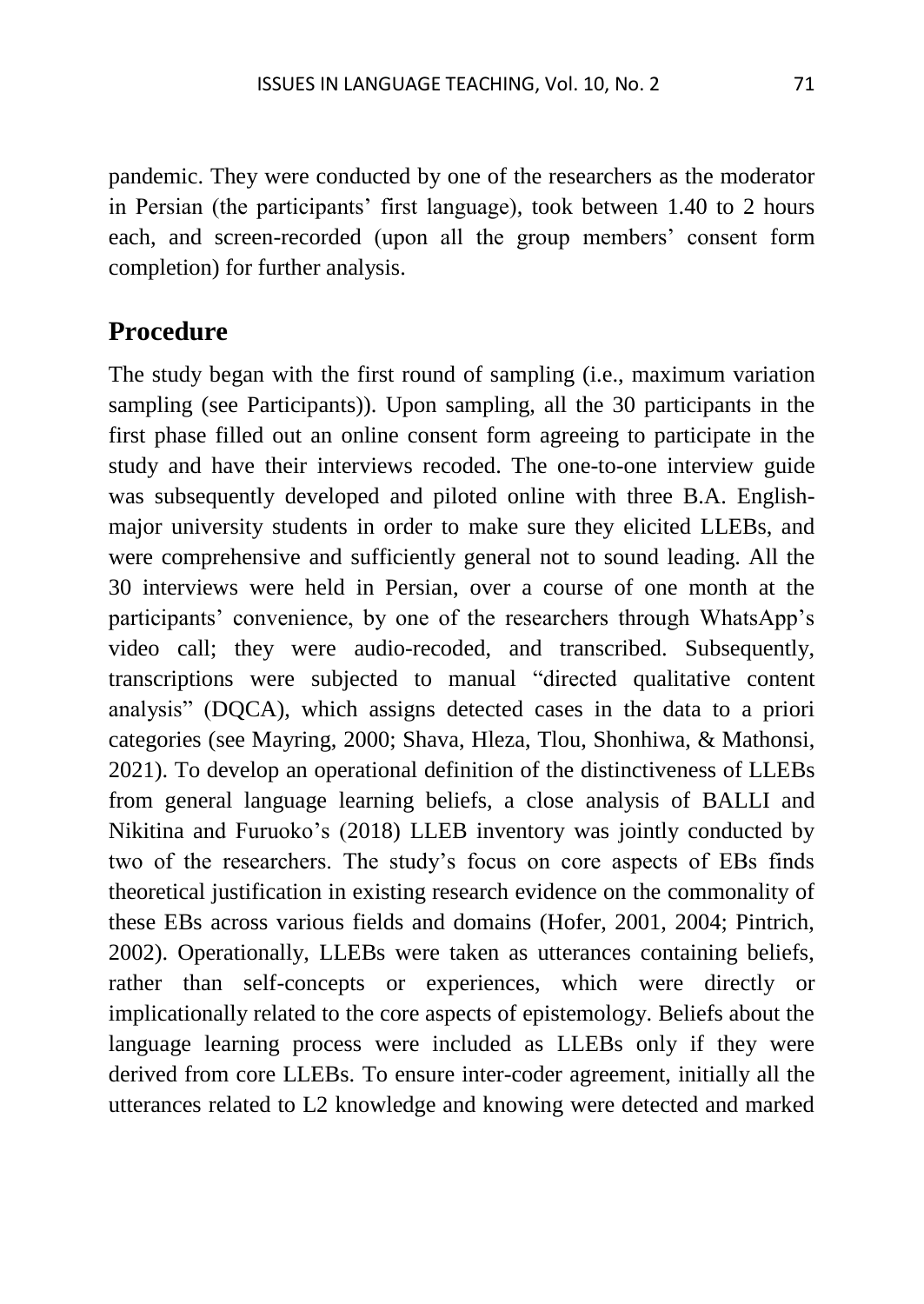in 10% of the corpus. Afterwards, disagreements were discussed and resolved in a discussion session. Subsequently, both researchers analyzed the whole corpus, and detected and categorized LLEB-related statements into 17 themes. These were further categorized in relation to certainty, simplicity, source and justification, based on the agreed-upon operational definition. A Cohen kappa coefficient of .87 indicated high inter-coder agreement. The extracted themes were then worked into a 17-probe focusgroup interview guide (see Instruments), and deployed to answer the second research question. Three groups of six male and female ELT-major university students were sampled so as to represent three critical cases in relation to English language proficiency, degree program and study year, as well as language learning experience. They all filled out a consent form for participating in focus groups and having the interview sessions audiorecorded. The three focus group interviews were aimed at unearthing each of the groups' most common LLEBs (groupthink) with reference to the themes extracted in the first phase of the study. Subsequent to completion of the interviews, two of the researchers worked out the groupthink for each of the 17 themes, and sent them out to all the group members for member check. The groupthink statement was then revised (changed in terms of content, or details added or removed) where necessary, and finalized based on the majority's (N>4 for each six-member group) comments. At the end, each group's 17 groupthinks were tabulated, and analyzed in terms of their convergence with or divergence from existing models of epistemological development.

### **RESULTS**

In order to answer the first research question, one-to-one interview data were subjected to DQCA. A total of 421 belief statements (101 related to L2 knowledge certainty; 77 related to L2 knowledge simplicity; 114 related to L2 knowledge source; and 129 related to L2 knowledge justification) were detected. Table 2 presents a sample belief statement related to each of the four core dimensions of EBs in the study's dataset. Heed was taken not to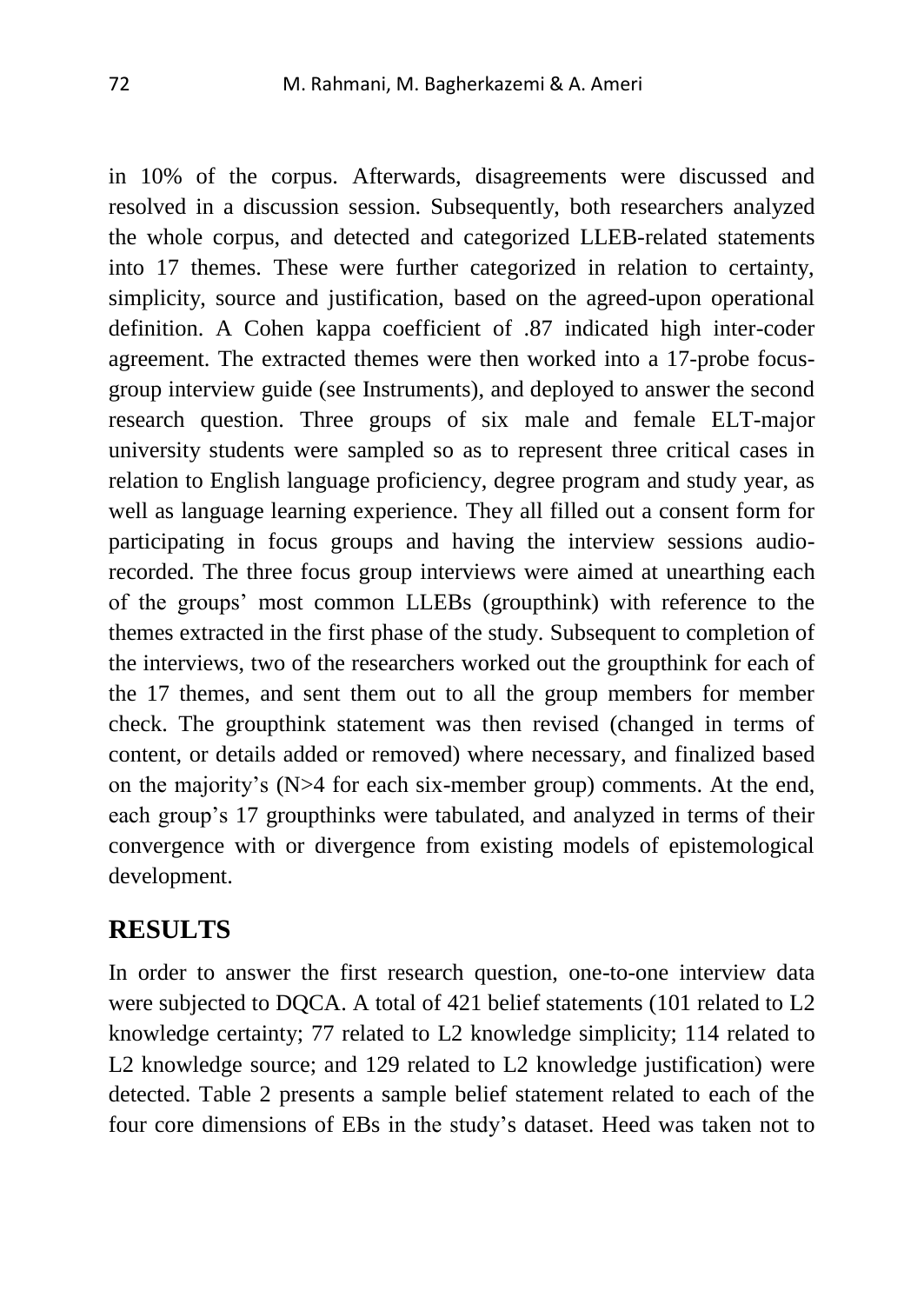include experience and self-concept utterances, unless they had turned into beliefs, which was double-checked by the researcher in the interview session. For example, statements such as "I have never tried to learn the skills together" and "I am very good at relating my listening knowledge to my speaking knowledge" were excluded as they reflected experience or selfconcepts, rather than beliefs. On the other hand, the statement "I believe knowledge of different language areas cannot be separated" was taken as a belief statement. Upon the detection of the utterances signifying beliefs about L2 knowledge (through a hypothetic-deductive approach), the two researcher-coders came into an agreement in terms of controversial cases (41 utterances, the majority of which  $(N=24)$  were related to knowledge justification). The 421 belief statements were then classified in terms of their main theme into 17 categories, and further in relation to certainty, simplicity, source, and justification. It should be noted that that 17 extracted themes are exclusive to this study. Upon extracting the themes, the three critical case samples (see Participants) were focus group-interviewed (see Procedure), and 62 groupthinks (i.e., each group's dominant belief related to each of the themes) down. The themes for each of the four core areas of L2 knowledge conceptions, together with the groupthinks for each of the three focus groups are presented in this section.

| EBs' core            | Frequency of | Sample belief statement (translated from Persian)                                                                                                                                                   |  |  |  |
|----------------------|--------------|-----------------------------------------------------------------------------------------------------------------------------------------------------------------------------------------------------|--|--|--|
| dimension            | belief       |                                                                                                                                                                                                     |  |  |  |
|                      | statements   |                                                                                                                                                                                                     |  |  |  |
| Simplicity           | 77           | "In my opinion, learning each of the language skills is<br>best accomplished in materials which exclusively focus<br>on that particular skill, rather than those which focus on<br>all the skills." |  |  |  |
| Certainty            | 101          | "I believe the English language changes over time, and<br>is used differently in various contexts."                                                                                                 |  |  |  |
| Source               | 114          | "I think my classmates' understanding of a passage or<br>word can be as dependable as my own understanding of<br>$it$ ."                                                                            |  |  |  |
| <b>Justification</b> | 129          | "My belief is language learning success largely depends<br>on the learner's intelligence."                                                                                                          |  |  |  |

**Table 2:** *Sample Belief Statements for Core EB Dimensions and Their Frequency*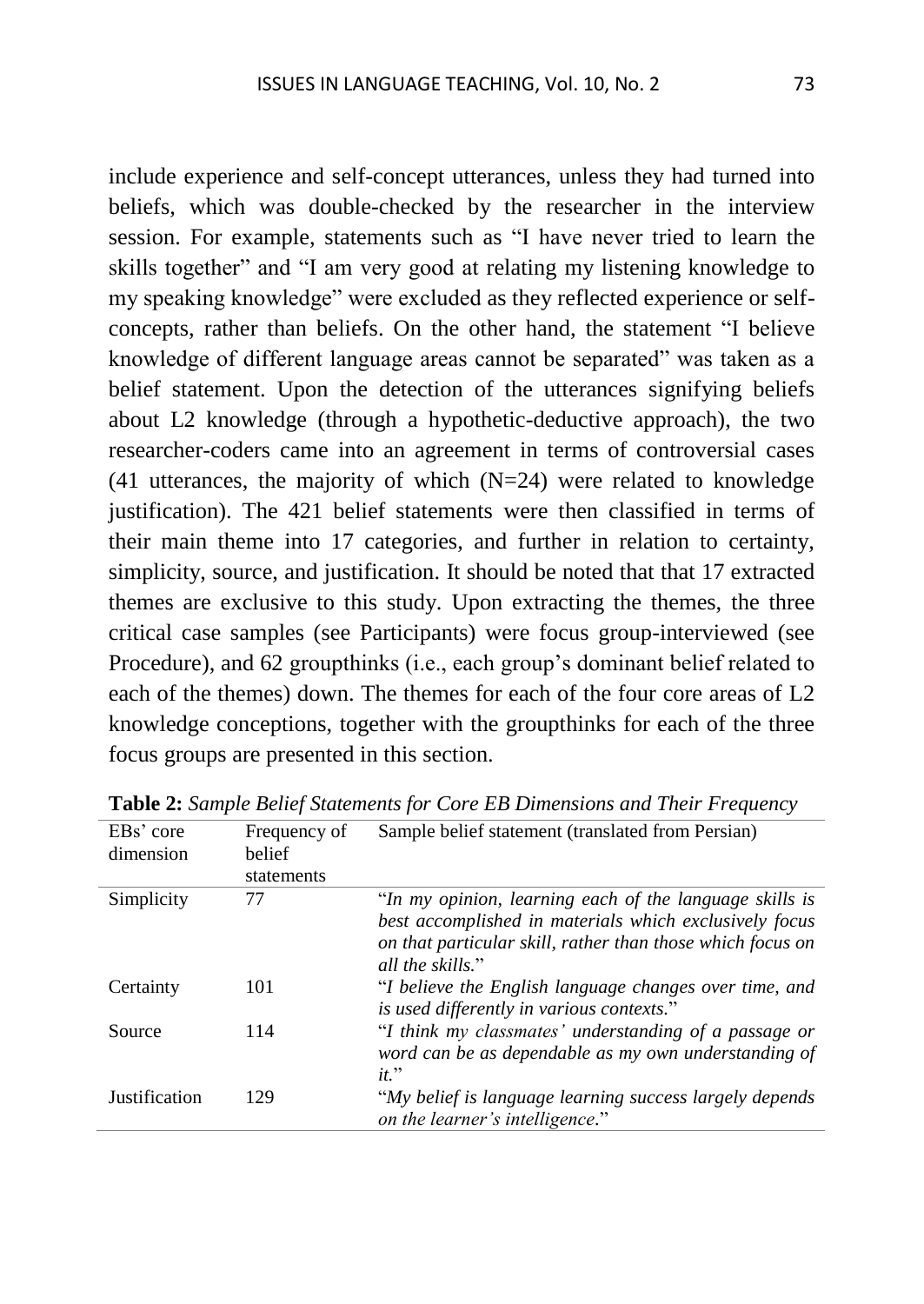#### *L2 knowledge Certainty*

The 101 belief statements in this category fell into four classes, the first two of which (L2 system's synchronic and diachronic variability) were directly related to L2 knowledge certainty, while the last two (ELT content structuring and nature of tasks) were induced by beliefs about it:

*1. beliefs about general L2 areas' certainty (N=26):* This dimension is related to the synchronic variability of L2 knowledge. The participants articulated beliefs as to whether L2 skill-related knowledge (e.g., how to start a conversation) and componential knowledge (e.g., where to apply a grammar rule) is certain, or otherwise variable and context-dependent. Regarding between-group differences, Group 1 (G1) viewed most L2 skill-related or componential knowledge as certain, and invariable across contexts of use; Group 2 (G2) viewed such knowledge (e.g., word meaning or applicability of a pragmatic routine) as mostly uncertain; and Group 3 (G3) admitted the prevalence of uncertainties, but also their resolvability through context awareness.

Example groupthink (G1): *In my opinion, there are straightforward answers to most questions I face in terms of different language areas (e.g., vocabulary, grammar, speaking)*

*2. beliefs about L2 dynamicity (N=19):* This dimension denotes beliefs about the L2 system's diachronic variability. G1 unanimously expressed beliefs as to L2 system's diachronic stability. Four G2 members posited minimal diachronic variability, mainly in relation to word coinage. The other two propounded the idea of ultimate variability, which, to them, would make learning an additional language very difficult. On the other hand, G3 were in complete accord on L2's diachronic variability which they thought learners could grasp considering users, social events, and related contextual variables giving rise to change.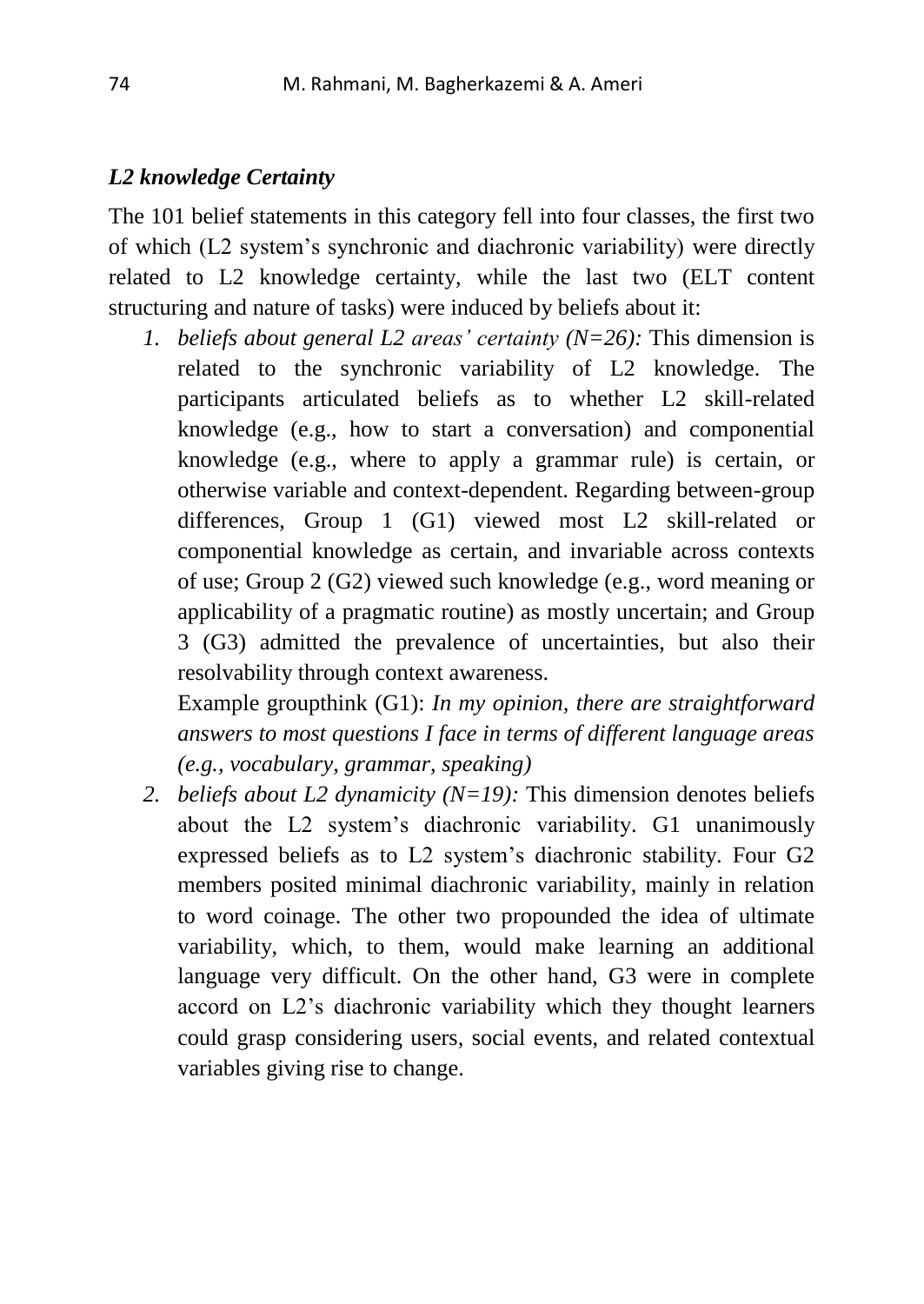Example groupthink (G2): *Many aspects of the L2 system undergo change over time, which makes them volatile and difficult to learn.*

*3. beliefs about building block/cyclic knowledge presentation in syllabi (N=21):* Beliefs constituting this category relate to whether to present all about a word, grammar point, and the like in one lesson (as building blocks) or at various points in the materials with/without a context awareness-raising accompaniment. G1 expressed with one accord that learning all about the lesson's language focus (e.g., the present perfect tense) is most effective as it precludes potential ambiguity. Three G2 members, on the other hand, moderated this extreme viewpoint, stating some few language elements cannot be fully covered or learnt as building blocks (e.g., speech acts). The other three G2 members believed no L2 features could be learned only in one sitting, which makes language learning really difficult. This is while G3 were united on the effectiveness of cyclic knowledge presentation in L2 syllabi in differential contexts to induce context awareness.

Example groupthink (G3): *A language/point can be learned most effectively if revisited several times in different contexts of use.*

*4. beliefs about task clarity and outcome (N=34):* A belief in the efficacy of single-outcome vs. variable-outcome language learning tasks can be taken as an indicator of one's belief in the certainty/uncertainty of L2 knowledge (see Moon, 2008). G1 believed in the efficacy of single-outcome and convergent L2 learning tasks (e.g., the jigsaw). Adopting a milder stance, two G2 members viewed variable-outcome tasks of only some efficacy while preferring single-outcome tasks. The other four G2 members, on the other hand, viewed variable-outcome tasks optimal for L2 learning. G3, however, placed a premium on the task's potential to induce context-based evaluation of information (e.g., group problem solving), rather than its being single- or variable-outcome.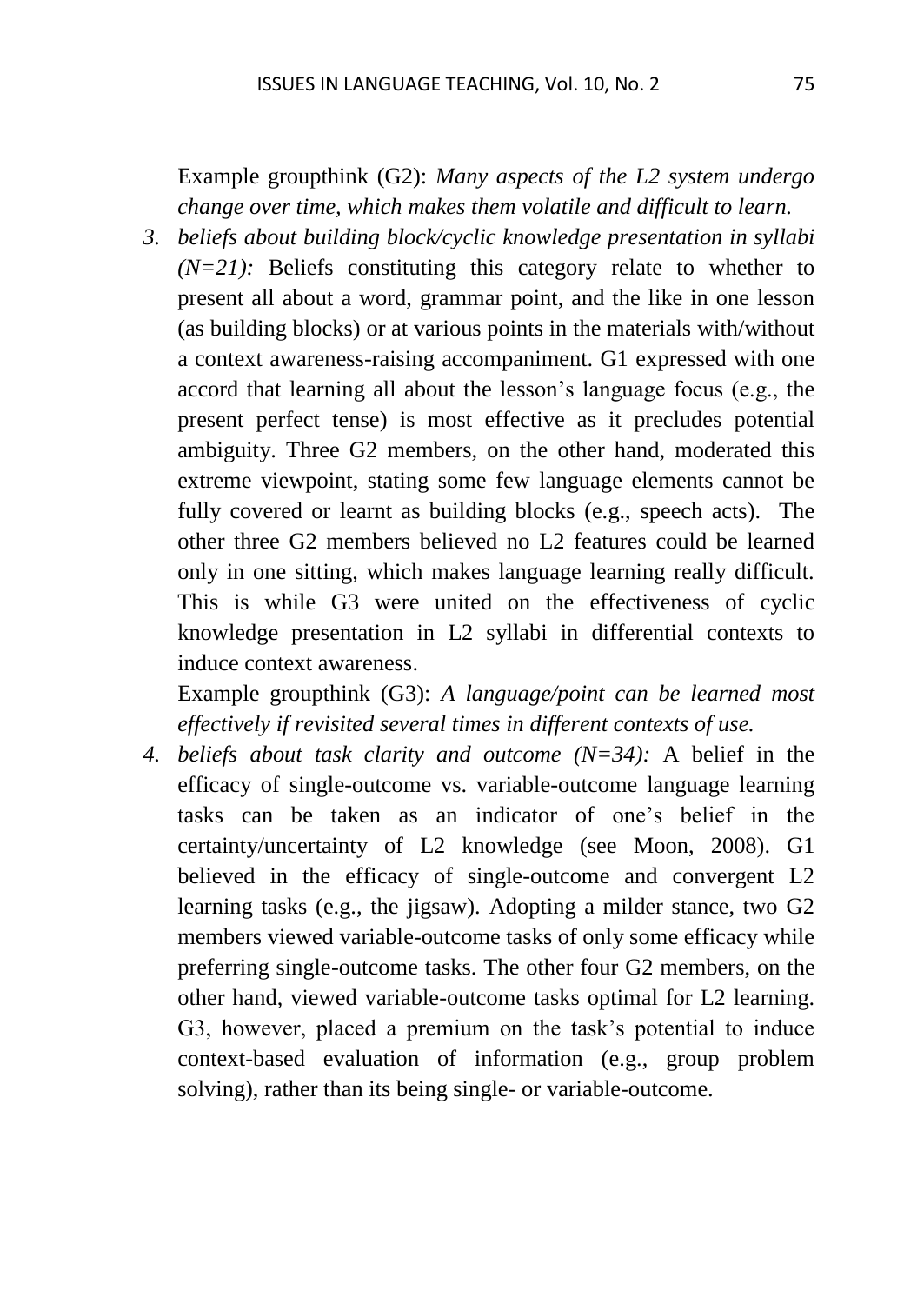Example groupthink (G3): *Tasks which involve context-based critical evaluation of information and perspectives (e.g., group problem solving) are most effective for language learning.*

#### *L2 Knowledge Simplicity*

There were 77 belief statements in the interview data, which fell into four categories:

*1. beliefs about L2 skills/components' distinctiveness/interrelationship*  $(N=21)$ : This dimension incorporates beliefs about whether L2 skills and components are distinct from one another or interrelated. G1 enunciated their belief in the distinctiveness of L2 skills and components. As for G2, three viewed the integratedness of the L2 system as non-central, while the other three thought it to be one of its inherent features in all sorts of contexts. Just as the latter, G3 admitted the inherent integratedness of the L2 system, but also uttered with one voice the context-contingency of the nature of this interrelationship.

Example groupthink (G2): *L2 skills and components are all interrelated in all sorts of contexts.* 

*2. beliefs about multiple-choice/open-ended L2 test item and assessment forms (N=16):* The distinction between receptiveresponse, and open-ended (productive-response and task) items (Brown, 2005) turned out to be an indicator of the participants' core LLEBs related to knowledge simplicity. G1 attributed the greatest efficacy to receptive-response items since, according to them, they could reflect the simplicity of L2 knowledge. G2's beliefs were divided in this regard as three assigned only a marginal role to openended items and assessment forms, while the other three believed in the primacy of individualized open-ended items and assessment forms owing to L2 system's ultimate integratedness. Admitting L2 knowledge's complexity and integratedness, G3 were in complete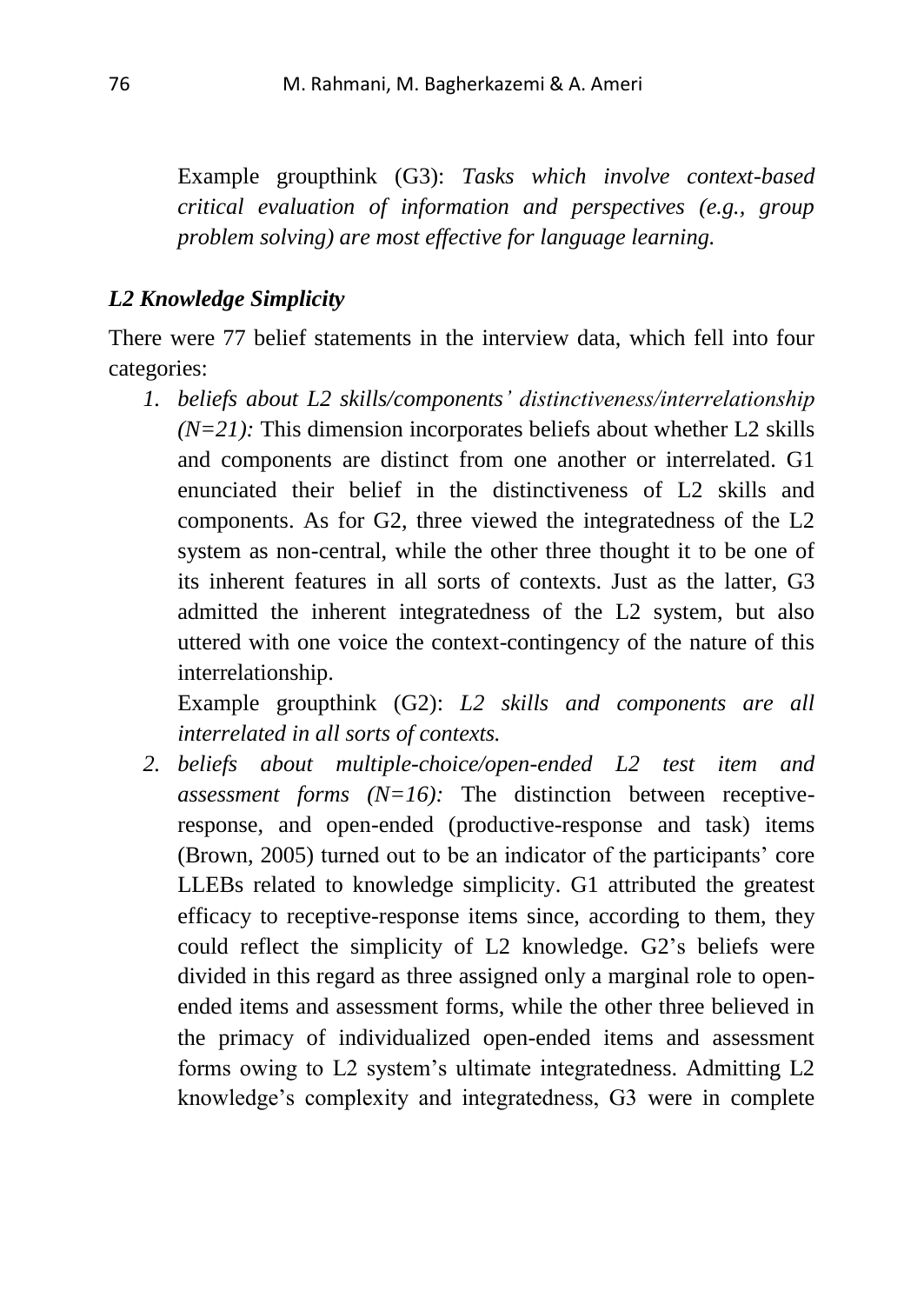agreement that open-ended items and assessment forms would be effective if they reflected features of targeted use contexts and students' needs and goals.

Example belief statement: *The best language test items are those with options (like multiple-choice, matching, and true/false) as they reflect the simplicity of L2 knowledge.*

*3. beliefs about language learning through memorization/knowledge construction*  $(N=23)$ : The participants' evaluation of the centrality of memorization of L2's bits and pieces versus context-based knowledge construction/skill development constitute the gist of beliefs in this category. G1 propounded memorization as all that there is to language learning. G2 and G3, on the other hand envisioned language learning as a gradual process of knowledge construction and skill development. G3 also referred to the significance of developing an awareness of social and linguistic contexts of language use in this process.

Example groupthink (G3): *Language learning is primarily a process of knowledge construction and skill development in relation to specific use contexts.*

*4. beliefs about L2 skill/component-specific or inclusive materials*   $(N=17)$ : This last dimension was manifest in conceptions about whether the learning focus should be on only one language skill/component (e.g., a book on reading comprehension), or it is most effective when the integratedness and context-contingency of L2 knowledge is echoed in the materials (e.g., commercial series which coherently attend to all or most skills/components). G1 members were most eloquent about skill/component-specific materials. G2 and one G3 member expressly advocated inclusive materials for all proficiency levels, objecting to single-focus language courses or materials. Five G3 members, on the other hand, were unanimous as to the necessity of appreciating L2 system's integrated nature even in single-focus courses and materials, but also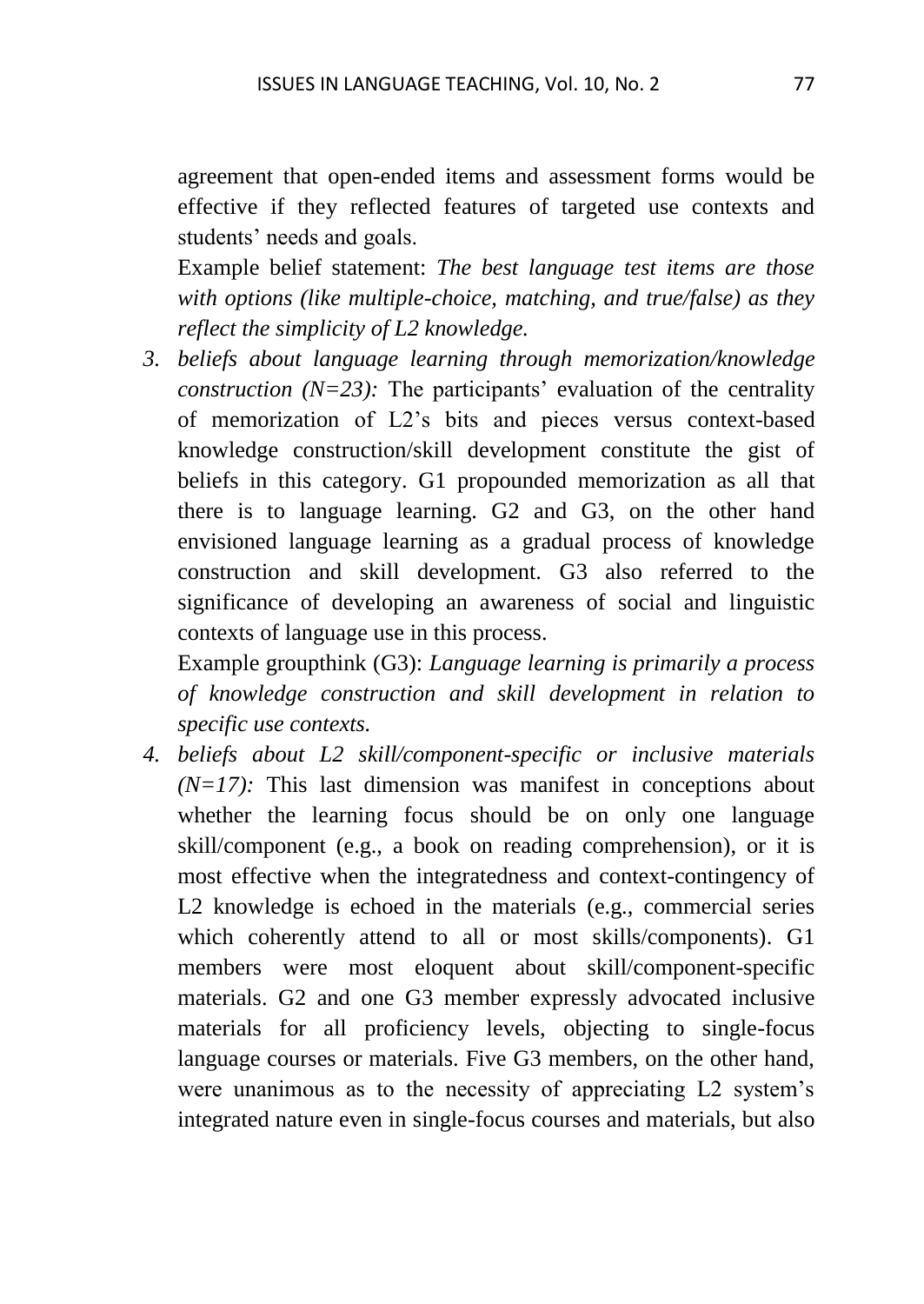of learners' needs and goals for deciding about the proportionate weight of the skills and components.

Example groupthink (G1): *The most effective language learning materials are those which focus on a specific language skill or component, with occasional focus on related language areas.*

### *L2 Knowledge Source*

Belief statements in this category totaled 114, falling into five classes:

1. *beliefs about L2 teachers' authority to L2 knowledge (N=15):* The participants expressed beliefs about whether or not L2 teachers' general knowledge about the target language should be taken for granted. Taking an absolutist stance, G1 expressed their belief in the unquestionability of L2 teachers' knowledge. Conversely, G2 believed such knowledge should always be called into question, and tested against existing sources. On the other hand, G3's groupthink embodied G2's relativism, but with an eye to learners' needs and goals, as well as contexts of language use.

Example groupthink (G2): *Language learners should always adopt a questioning attitude toward their teacher's knowledge about the target language.*

*2. beliefs about language learning strategy source (N=26):* Statements on the effectiveness of teacher-introduced or own-selected strategies, with or without a concern for context, were included in this category. G1 believed in the general efficacy and applicability of strategies introduced by the teacher, as they concertedly admitted his/her authority to L2 knowledge. On a slightly more moderate scale, G2 believed the efficacy of teacher-introduced language learning or communication strategies could only on rare occasions be doubted. As for G3, two participants believed in the development of independent L2 learning strategies, which was taken as an indicator of independent knowing. The remaining four, on the other hand,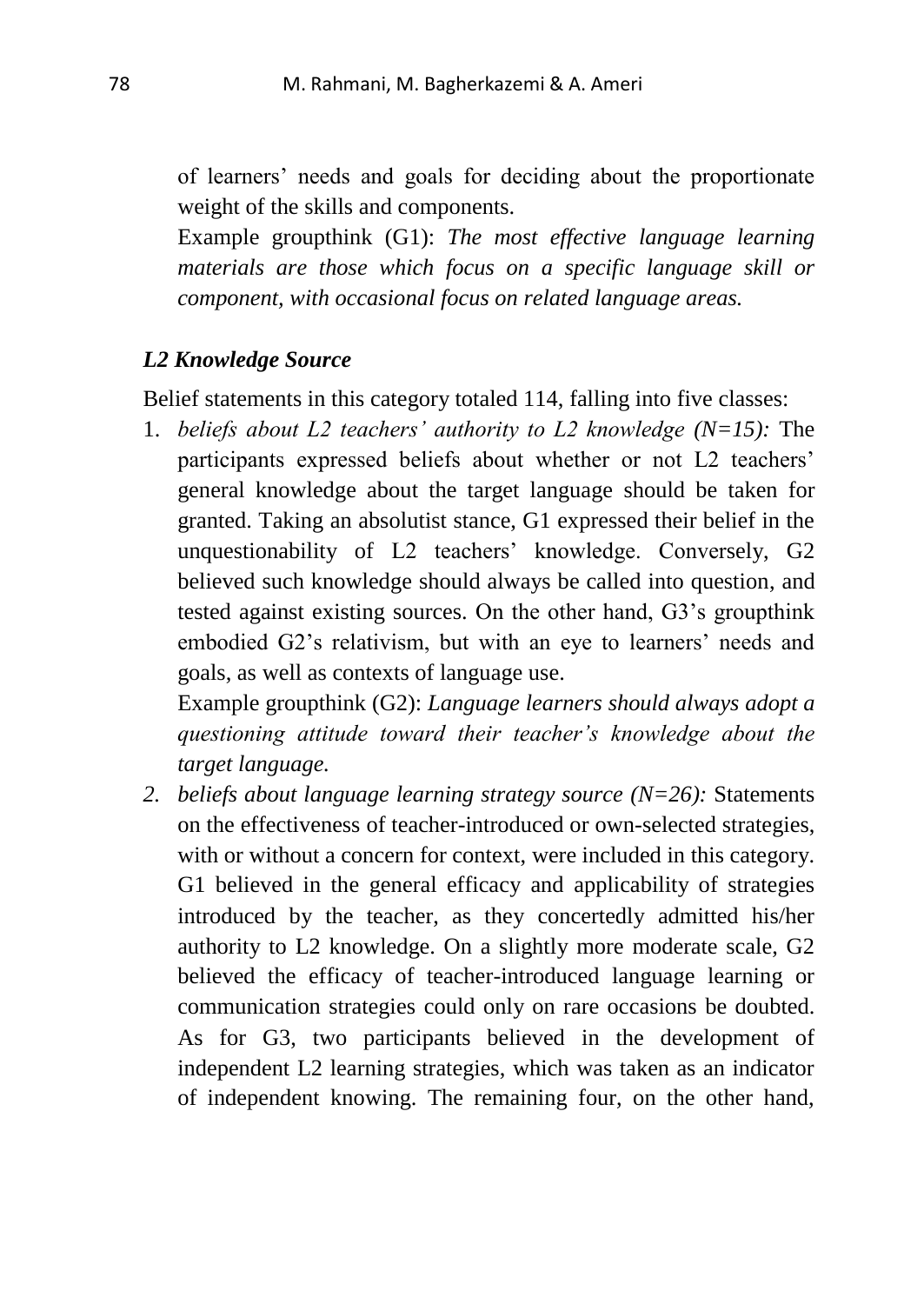inserted contexts of use and the subject of learning into the equation for gauging the efficacy of teacher-introduced strategies.

Example groupthink (G2): *The effectiveness of language learning strategies presented by the teacher can only in few cases be questioned*.

*3. beliefs about peers' authority to knowledge (N=17):* The extent to which peers' knowledge about the target language can be relied upon and valued was the theme of belief statements in this category. G1 rejected their peers' authority to knowledge, and three G2 members assumed peer knowledge to be reliable only occasionally. The other three G2 members, on the other hand, believed peers' knowledge about the target language expressed in the course of peer discussion and groupwork would be as reliable as one's own L2 knowledge and understanding. Finally, G3 found, with one accord, the value of peers' knowledge in its potential to lead to collaborative meaning making and L2 knowledge construction.

Example groupthink (G1): *Peers' knowledge about the target language (expressed in peer discussion and groupwork) is unreliable.*

*4. beliefs about the book's authority to knowledge (N=31):* Belief statements in this category relate to whether or not L2 knowledge presented in the book can be taken for granted. While G1 uttered their belief in the book as the most reliable source of L2 knowledge, G2 referred to the necessity of taking a critical stance through crosschecking the content of the book against existing related sources. G3, on the other hand, took an evaluative stance, stating whether or not L2 knowledge presented in the book could be taken for granted depended on learners' needs and goals, as well as the learning and target use contexts.

Example groupthink (G3): *Book-contained knowledge about the target language should be evaluated by learners in relation to their needs and goals, as well as contexts of use.*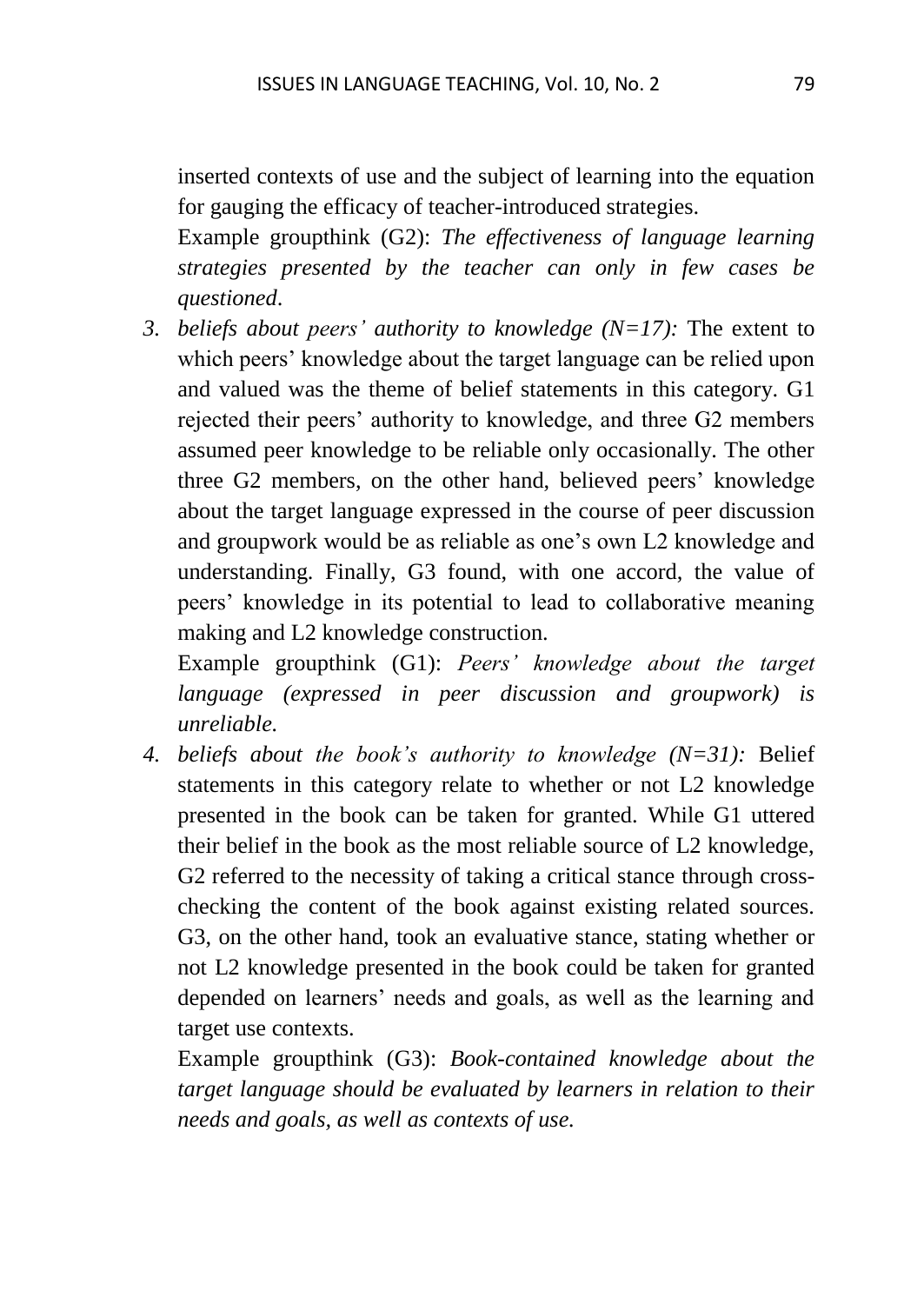*5. beliefs about native speakers' authority to L2 knowledge (N=25):* This category relates to beliefs on the extent to which language learners can rely on native speakers' knowledge about the L2, question it, or evaluate it in relation to context. G1 viewed native speakers as unquestionable sources of L2 knowledge. For three G2 members, native speakers' knowledge could only in few cases be called into question (e.g., when the native speaker does not speak standard English). The other three G2 members cast doubts on the general acceptability of native speakers' knowledge, reasoning that English is now used in international contexts as an international language; as such, native speakers are no longer in a position to dictate norms. On the other hand, G3 believed native speakers' knowledge should be evaluated by learners in relation to the language and culture of interactants, and other use context variables. Example groupthink (G2): *A native speaker's knowledge about the target language can only in few cases (e.g., when he/she does not* 

*speak standard English) be called into question.*

### *L2 Knowledge Justification*

A total of 129 statements were designated as L2 knowledge justification beliefs, which fell into four categories:

*1. beliefs about native-speakerist provenance (N=44):* Belief statements in this category are related to whether nativelike or communicative competence should be the target of L2 learning. G1 opted for nativespeakerist competence. Two G2 members believed in the primacy of nativespeakerist competence, and reserved communicative competence only for informal oral interaction with nonnative speakers. The remaining four G2 members, on the other hand, defined ultimate L2 attainment as the achievement of communicative competence, rather than nativelike competence, for all contexts of use. Adopting a more evaluative stance, G3 referred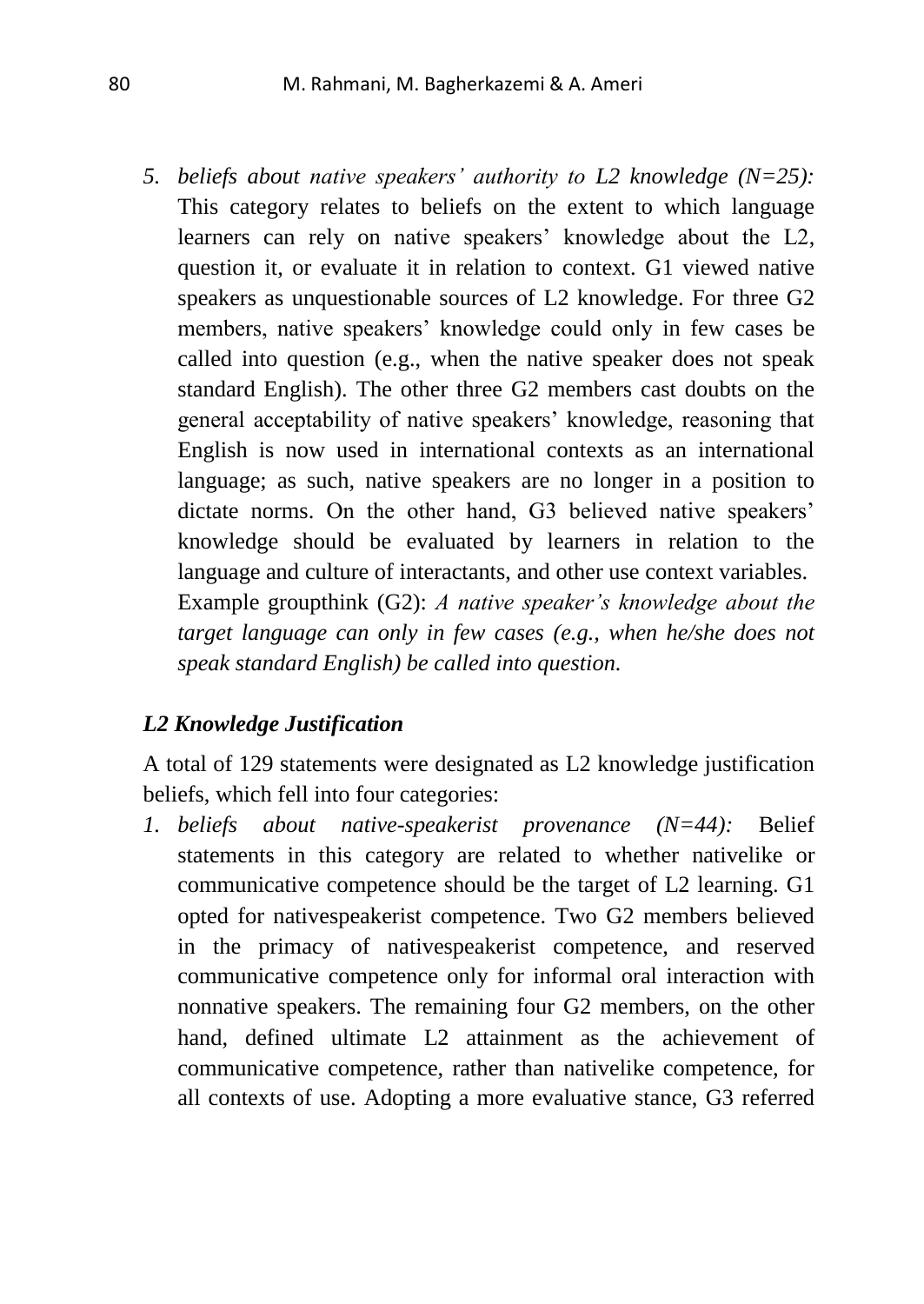to the importance of use contexts for deciding which to set as the goal of L2 learning: nativelike competence or communicative competence.

Example groupthink (G2): *The main goal of language learning is achieving communicative competence, rather than nativelike competence (e.g., nativelike pronunciation).* 

*2. beliefs about innateness/effort (N=23):* Statements under this heading are related to whether or not L2 knowledge achievement success can be attributed to an innate endowment. G1 attributed a central role to innateness. G2, on the other hand, viewed innateness as the main drive behind L2 learning success, but also effort/perseverance as significant for such L2 components as vocabulary. Three G3 members denied the role of aptitude and intelligence (as innate endowments) for language learning, while the other three posited a significant role to both innateness and effort, depending on learning tasks and contexts.

Example groupthink (G1): *The ability to learn an additional language is innate.*

*3. beliefs about learning difficulty (N=35):* This category of LLEBs is related to beliefs on whether learning difficulty is an inherent feature of particular L2 skills/components, or is individually and contextually variant. G1 put forth the absolutist view that some L2 areas could be by nature more difficult than others for all language learners (e.g., speaking). This is while all G2 members associated such difficulty with individual learner variables, believing it would differ across learners. G3's united belief, however, was that difficulty is neither specific to particular L2 areas, nor simply variant across learners; rather, it lies in mapping L2 features onto their contexts of use.

Example groupthink (G2): *The difficulty of learning different L2 skills and components differs across individuals.*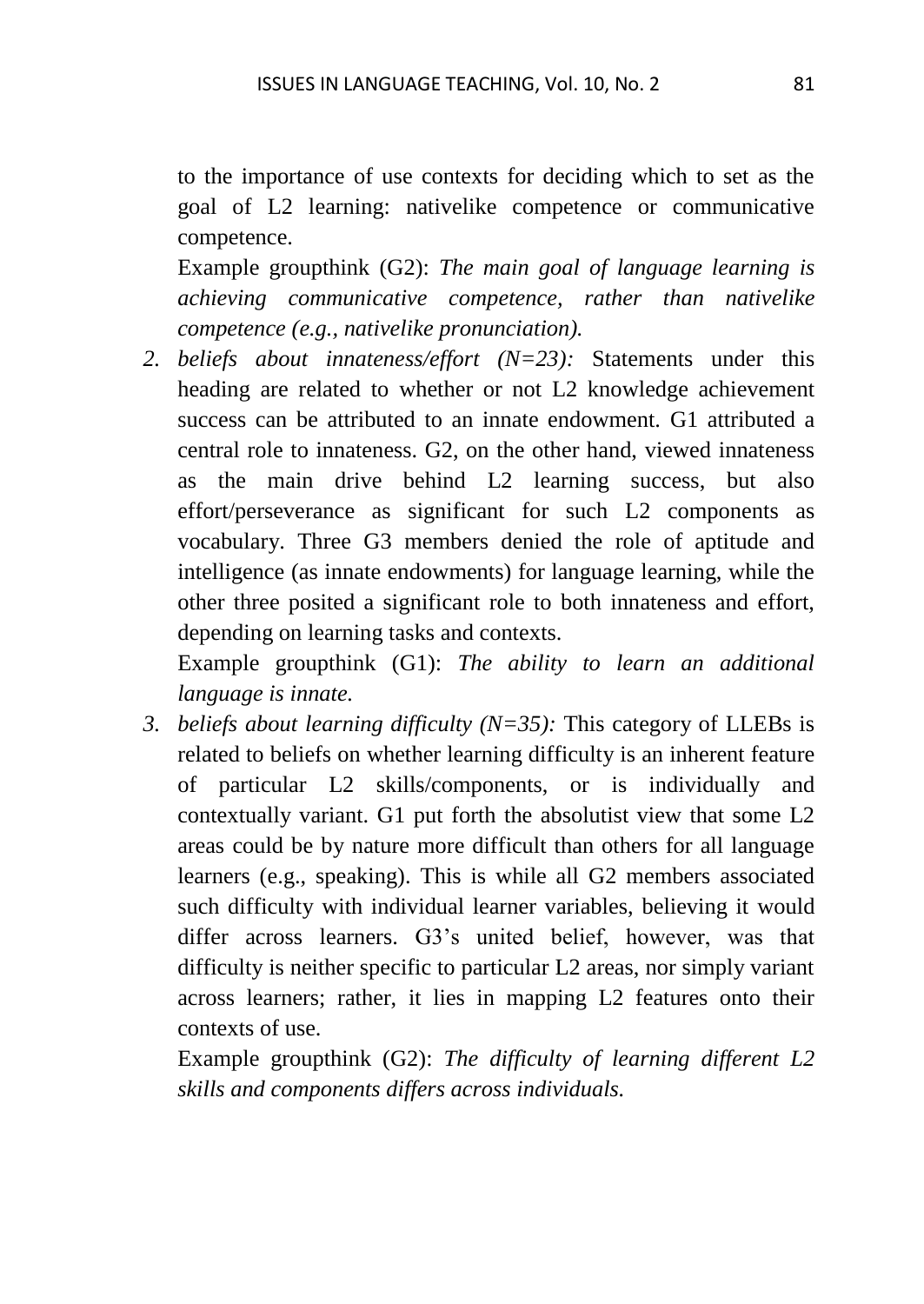*4. beliefs about instruction necessity (N=27):* How and the extent to which the participants valued classroom learning and self-study made up the content of belief statements in this category. While G1 regarded classroom learning as absolutely necessary, G2's beliefs were twofold: Two viewed self-study of only little value, while the other four rejected the idea of instruction necessity and advocated self-study, owing to their belief in independent knowing. G3, however, valued classroom learning to the extent that it would promote autonomy and awareness of context-related aspects of language use.

Example groupthink (G1): *Languages are best learnt in the language classroom with a knowledgeable teacher.*

### **DISCUSSION**

The qualitative analysis of one-to-one interviews with a maximally variant sample in terms of language learning experience and background resulted in the extraction of 17 belief categories in relation to L2 knowledge simplicity, certainty, source, and justification. First and foremost, owing to the praxisoriented nature of the field of language education (Nikitina & Furuoko, 2018), the majority of the belief categories are characterized by pedagogic and learning-related underpinnings (e.g., beliefs about task types, test item forms, strategies, and materials); this is justified in two respects. First, in domain-general EB research, learning beliefs have been viewed as crucial links to epistemology (e.g., Baxter Magolda, 2004; Golino, H.amer, Almers, & Kjellstrom, 2019; Schommer-Aikins, 2004). Such beliefs gain salience when EBs related to the educational domain are plotted. Insofar as the field of applied linguistics is concerned, Nikitina and Furuoko (2018) pointed out that "language learning beliefs" should constitute a distinct dimension of LLEBs; however, Mori (1999) showed only a weak correlation between domain-general EBs and language learning beliefs as measured by BALLI (Horwitz, 1987). An analysis of BALLI showed only few of its items were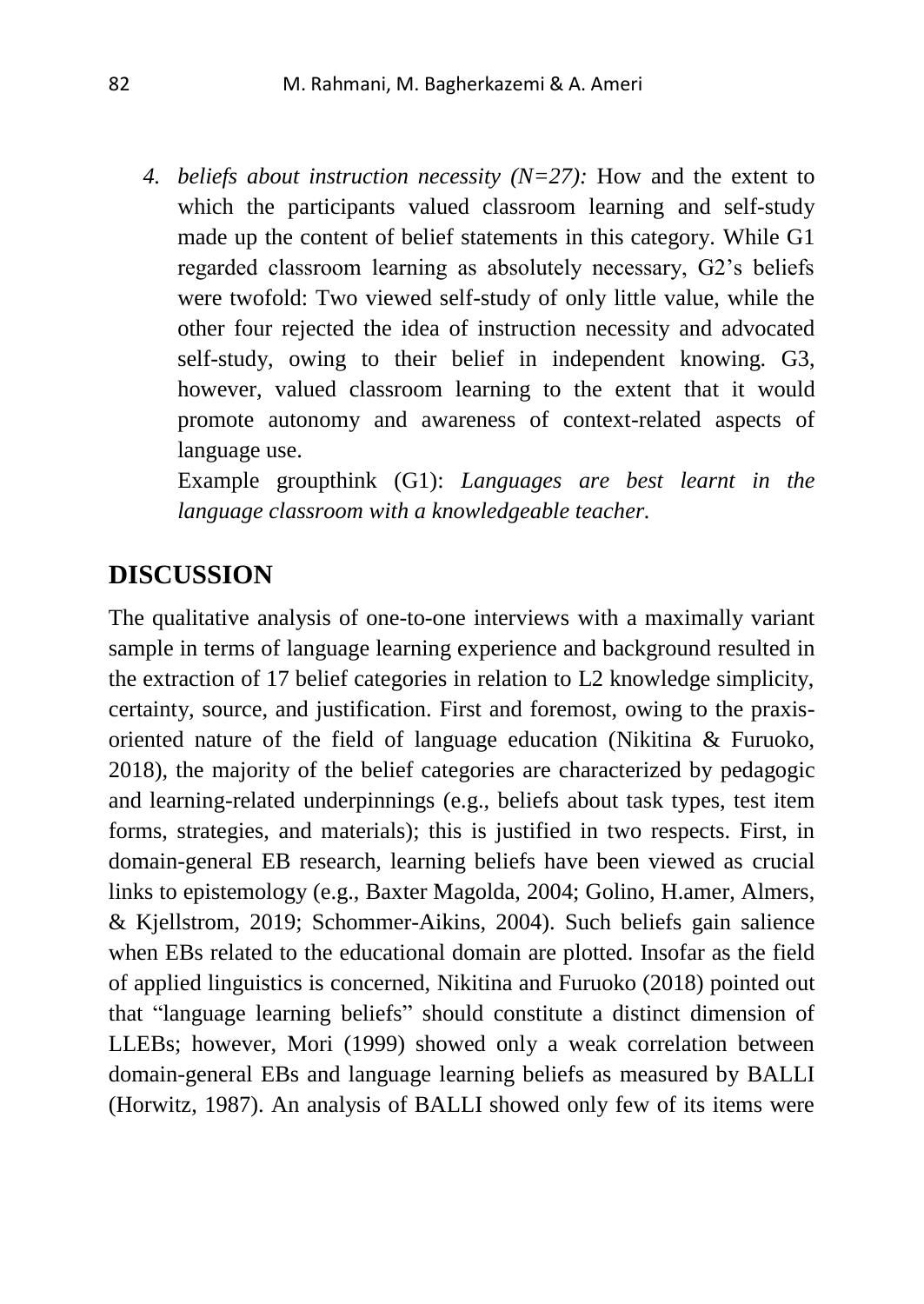linked to L2 knowledge and knowing conceptions, hence the weak correlation. This urged the present researchers to view language learning beliefs not as a category distinct from, but constituting core LLEBs. This conceptualization of LLEBs finds partial support in Ziegler's (2015) study, which substantiated the inseparability of learning beliefs from LLEBs, though the study's focus was delimited to vocabulary learning. Moreover, the truth or falsity of the beliefs was not as much in focus as their relationship to personal language learning-related epistemology and their potential for sketching developmental patterns.

 L2 knowledge certainty conceptions were found to be embodied in the participants' beliefs about (a) L2 system's synchronic variability, (b) diachronic dynamicity, (c) building block/cyclic L2 knowledge presentation in syllabi, and (d) L2 tasks' clarity and outcome. *Themes a* and *b* are directly related to conceptions about L2 knowledge certainty. Nikitina and Furuoko's (2018) instrument includes one item on diachronic change (though of language in general, rather than the L2), but none on synchronic and context-based variability. Its inclusion among the themes of LLEBs is theoretically justified as awareness of this aspect of L2 knowledge has been recognized to be a constituent of most conceptualizations of linguistic and communicative competence (e.g., Bachman, 1990), following the social turn of the field of applied linguistics in the 1990s (Ortega, 2013). As for *Themes c* and *d,* the distinctions put forth by the participants reflect their shared experience of building-block L2 knowledge presentation as well as the prevalence of single-outcome tasks in Iran's school English textbooks (Bagherkazemi, in press). These themes were taken as linked to LLEBs since they root in beliefs about whether one views L2 knowledge as certain or variable and context-contingent (see Ziegler, 2015).

 L2 knowledge simplicity beliefs fell into the four categories of beliefs about (a) L2 skills/components' distinctiveness/interrelationship, (b) multiple-choice/open-ended L2 test item and assessment forms, (c) memorization/knowledge construction, and (d) L2 skill/component-specific or inclusive materials. The inclusion of these dimensions of L2 knowledge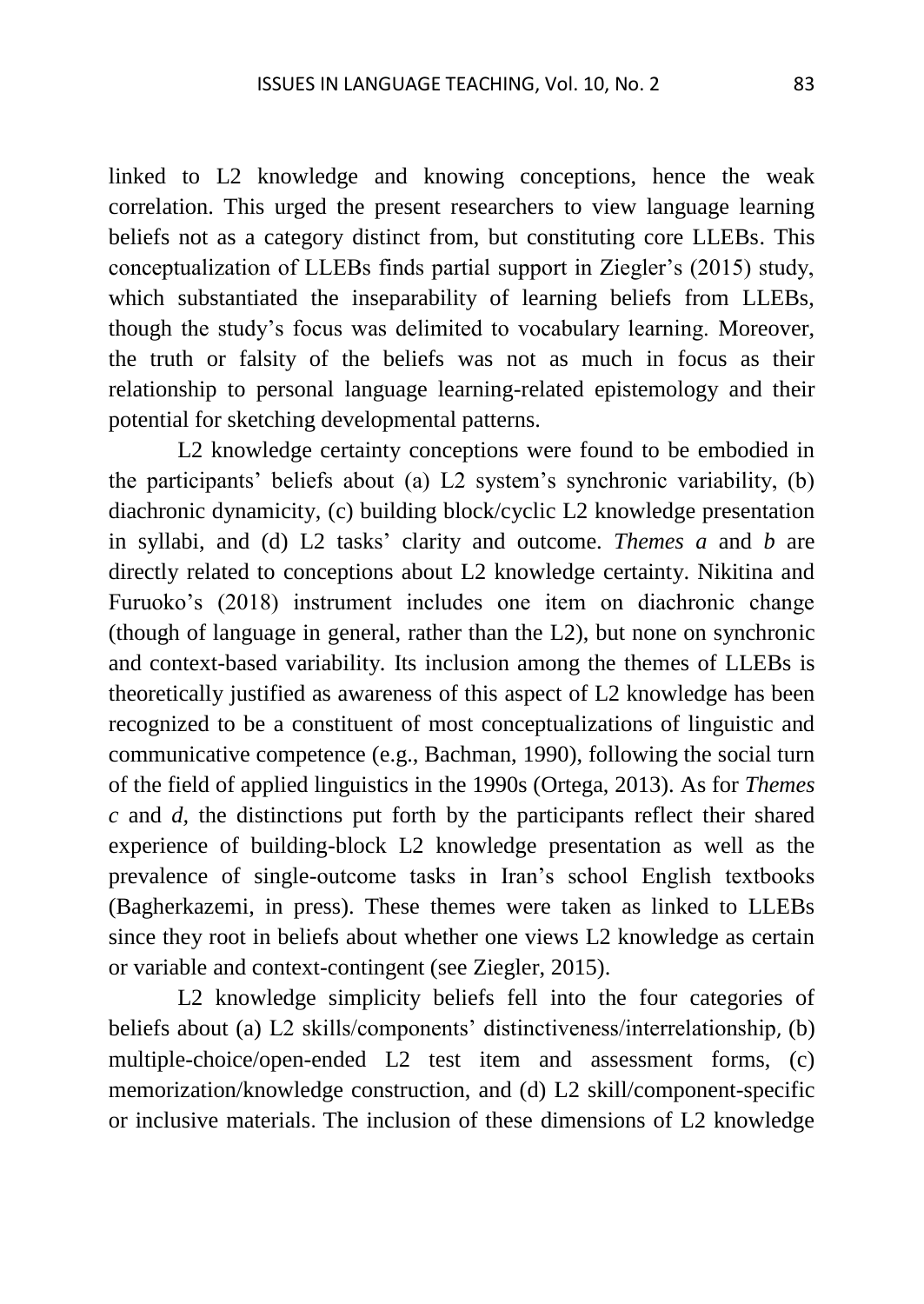finds theoretical support in the epistemological development of SLA theory (Ortega, 2013). Behavioristic SLA rested on the idea of L2 skills/components' distinctiveness, effectiveness of memorization for language learning, distinct-focus materials, and discrete-point testing (see Richards & Rogers, 2001). On the other hand, constructionist and developmental accounts of SLA place a premium on the inherent integratedness of L2 knowledge, which should be appreciated in its presentation and assessment (see Waters, 2012). Simple L2 knowledge is componential (rather than integrated), can be learnt through memorization (rather than constructively through meaning making), and its constituents presented and tested separately. On the other hand, integrated L2 knowledge should be learnt, presented, and assessed in an integrated manner.

 L2 knowledge source beliefs were concretized in the participants' conceptions about (a) L2 teachers' authority to knowledge (both in terms of general L2 knowledge and as a strategy source), as well as that of (b) peers, (c) books, and (d) native speakers. Behavioristic ELT pictured the language teacher, book, and native speakers as omniscient authorities to L2 knowledge. Nikitina and Furuoko's (2018) questionnaire includes items on teachers and native speakers' authority to L2 knowledge, but not on that of materials and peers. Historically, while the cognitive movement of the 1960s countered this position by recognizing the agency of L2 learners in the process of language acquisition, L2 knowledge was still conceptualized as certain, simple, and held by an omniscient authority. About three decades ago, Schwartz (1986) argued for Chomsky's UG as a sound epistemological anchor for SLA theory and research, making no mention of the implications of contexts and use and performance conditions for this grounding. This absolutism was, however, mediated following the postulation of the notion of communicative competence and the social turn of SLA. There is now a bulk of research evidence on the significance of peer interaction and the desirability of criticality and evaluatism (Waters, 2012). Wagner (2019) cogently refers to the significance of appreciating the potential of interaction and peer feedback for L2 development as a main epistemological foundation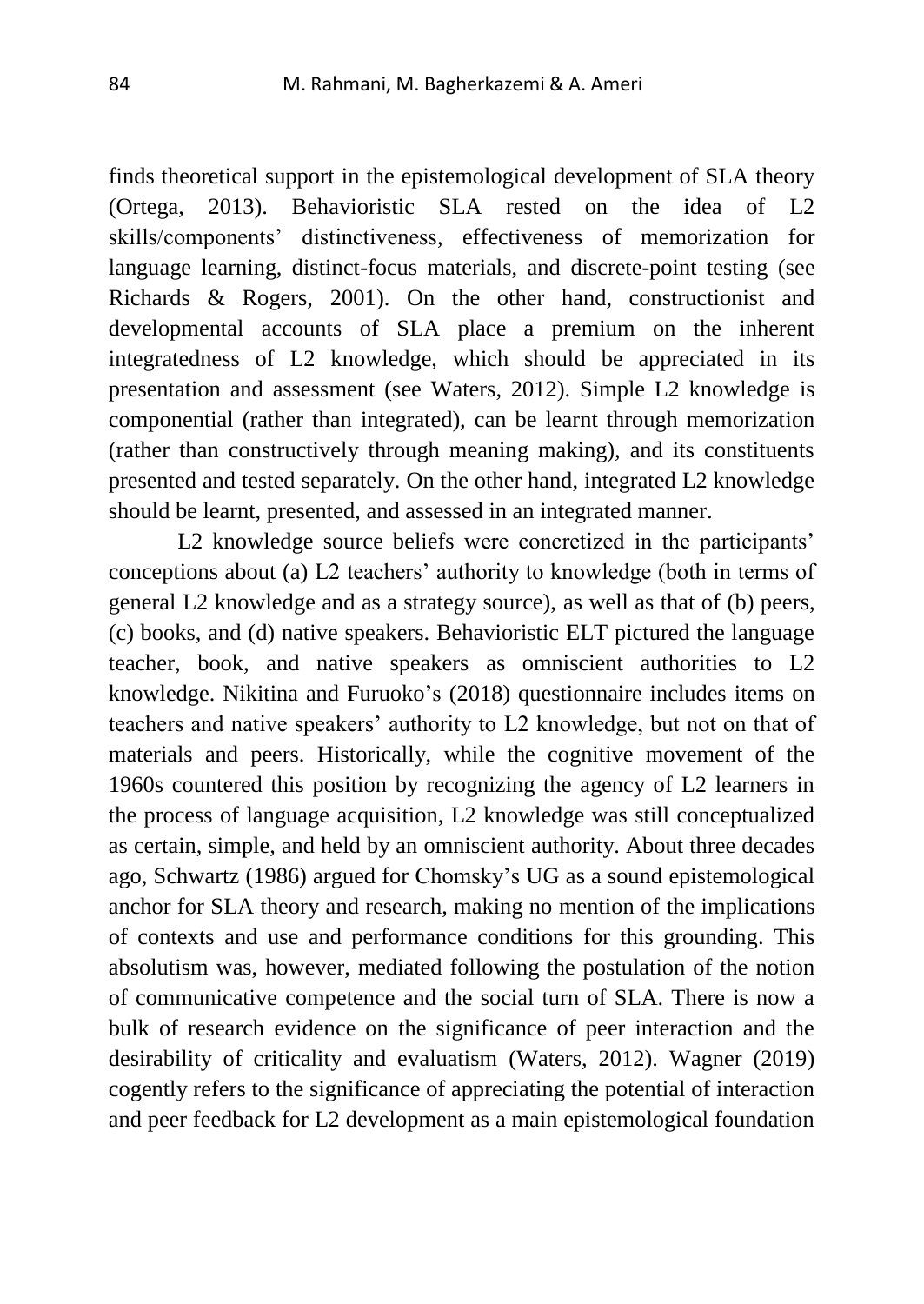of language learning-in-action. Moreover, with the growing research interest in English as an International Language (EIL) (e.g., Doan, 2014), L2 knowledge is no longer believed to be an exclusive territory of native L2 speakers.

 Finally, L2 knowledge justification beliefs included beliefs about (a) nativespeakerist provenance, (b) language learning innateness/effort, (c) language learning difficulty, and (d) L2 instruction necessity. Nikitina and Furuoko (2018) included in their LLEB questionnaire a few items on L2 learning innateness and effort, and grouped them together under the heading "gaining L2 knowledge." They stated that beliefs in this category were distinct from conceptions about the nature of L2 knowledge. This is while Schommer (1990), as one of the most frequently cited domain-general EB studies, included them as distinct categories from knowledge certainty, simplicity and source beliefs. To the present researchers, these best fit in the knowledge justification category particularly for LLEBs, since this core knowing dimension rotates around the process and goal of knowledge development (Bendixen & Rule, 2004). Making reference to the developmental epistemology of the field of applied linguistics, absolutists would justify L2 knowledge development as resting on an innate endowment, with its constituents having an inherent learning difficulty. On the other hand, evaluatists appreciate effort and the process of learning over innateness, and envision difficulty in view of context awareness development. Wagner (2019) counters the traditional conceptions in the field as to the necessity of didactic classroom learning, and brings to the forefront an alternative view regarding learners' autonomy and language learning-in-action through participation in life world situations. Along the same lines, Waters (2014) challenges "nativespeakerist provenance" and refers to "communicative competence" as the goal of L2 learning in a sociologically implicated conceptualization. Context-specificity and dynamicity of the English language is also embodied in the surge of research on "English as a Lingua Franca" (ELF), "English as an International Language" (EIL), and World Englishes (see Sifakis, Lopriore,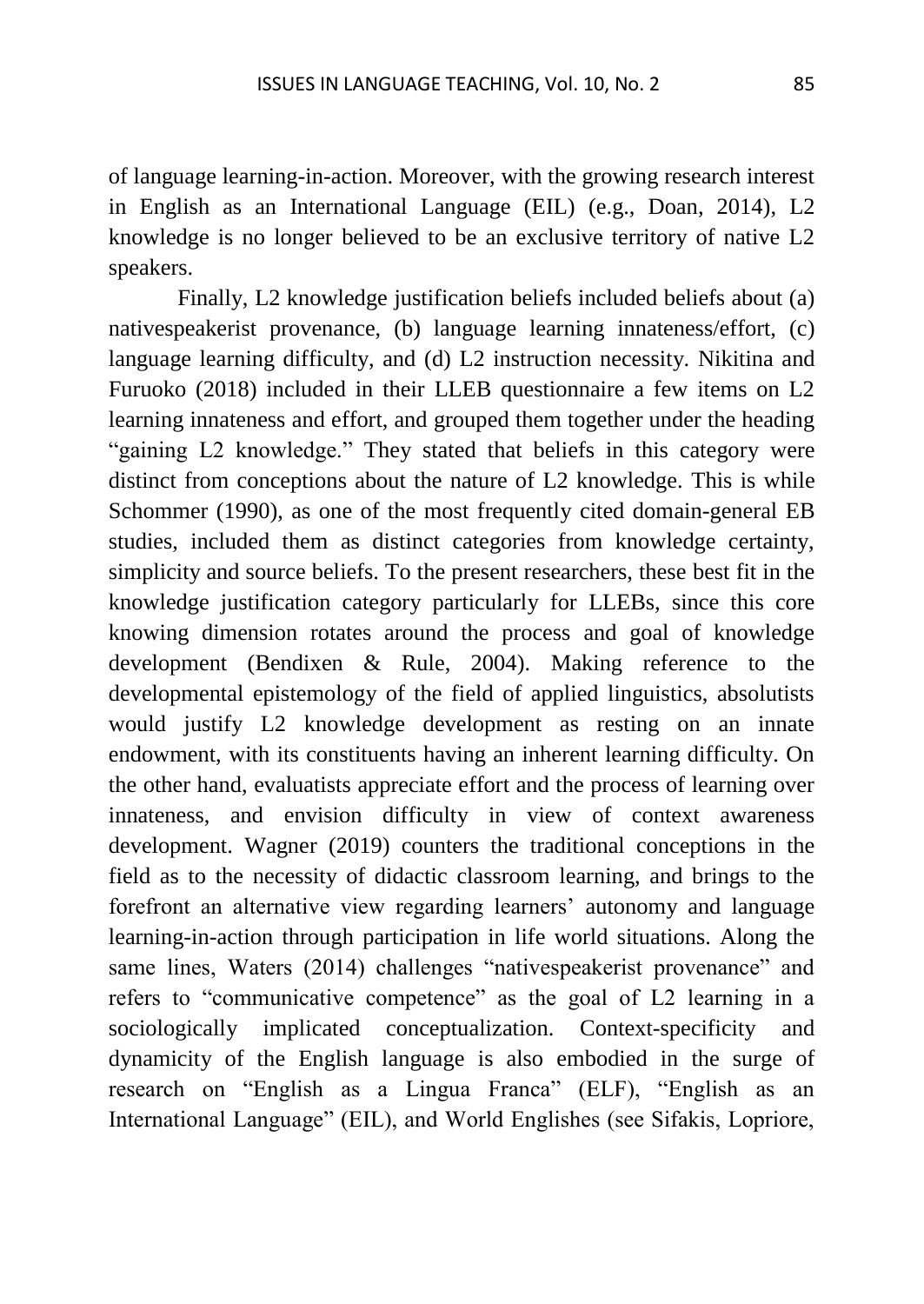& Dewey, 2018). This burgeoning ELT research trend has at its core an appreciation of communicative, rather than nativelike, competence in various contexts of use, and therefore reflects evaluatist conceptions of L2 knowledge and knowing (Karimi & Nafissi, 2017).

 An analysis of G1, G2, and G3's beliefs in relation to each of the 17 extracted themes showed a clear developmental pattern for LLEBs. Absolutist G1 groupthinks and evaluatist G3 groupthinks for all the themes lines up with the continual ends of most domain-general EB developmental models put forth to date (Baxter Magolda, 1992, 2004; Golino et al., 2019; Kember, 2001; Perry, 1970; Schommer, 1990). G1 tended to view L2 knowledge as simple and certain, and L2 knowing as outsourced and justified on the grounds of innateness, inherent difficulty, and instructional effects. On the other hand, G3 invariably viewed L2 knowledge as integrated and context-contingent (rather than simple and certain), and L2 knowing as multisourced and justified on the grounds of effort, contextual difficulty, and combined instructional and self-study effects. That G1 and G3 held similar beliefs in terms of all the 17 extracted themes indicates the interrelatedness of LLEBs. To exemplify, an absolutist not only believes in the effectiveness of multiple-choice items over more open-ended assessment forms, but also in the teacher as the omniscient authority. In other words, learners' absolutism or evaluatism turned out to span most of the 17 themes. G2, on the other hand, were divided into two groups: (a) those who had just begun to abstract away from absolutism, holding more advanced beliefs for only a few aspects of L2 learning and use, and (b) those who posited an allencompassing relativism for all aspects of L2 learning and use. The results best match Baxter Magolda's (1992, 2004) domain general developmental epistemology model, which involves the four points of absolute knowing, transitional knowing, independent knowing, and contextual knowing. G1 clearly featured as absolute knowers, while G2 expressed beliefs reflecting transitional and independent knowing. G3, on the other hand, could be viewed as contextual knowers. Based on this model, independent knowing is one stage ahead of transitional knowing. Bendixen and Rule (2004) view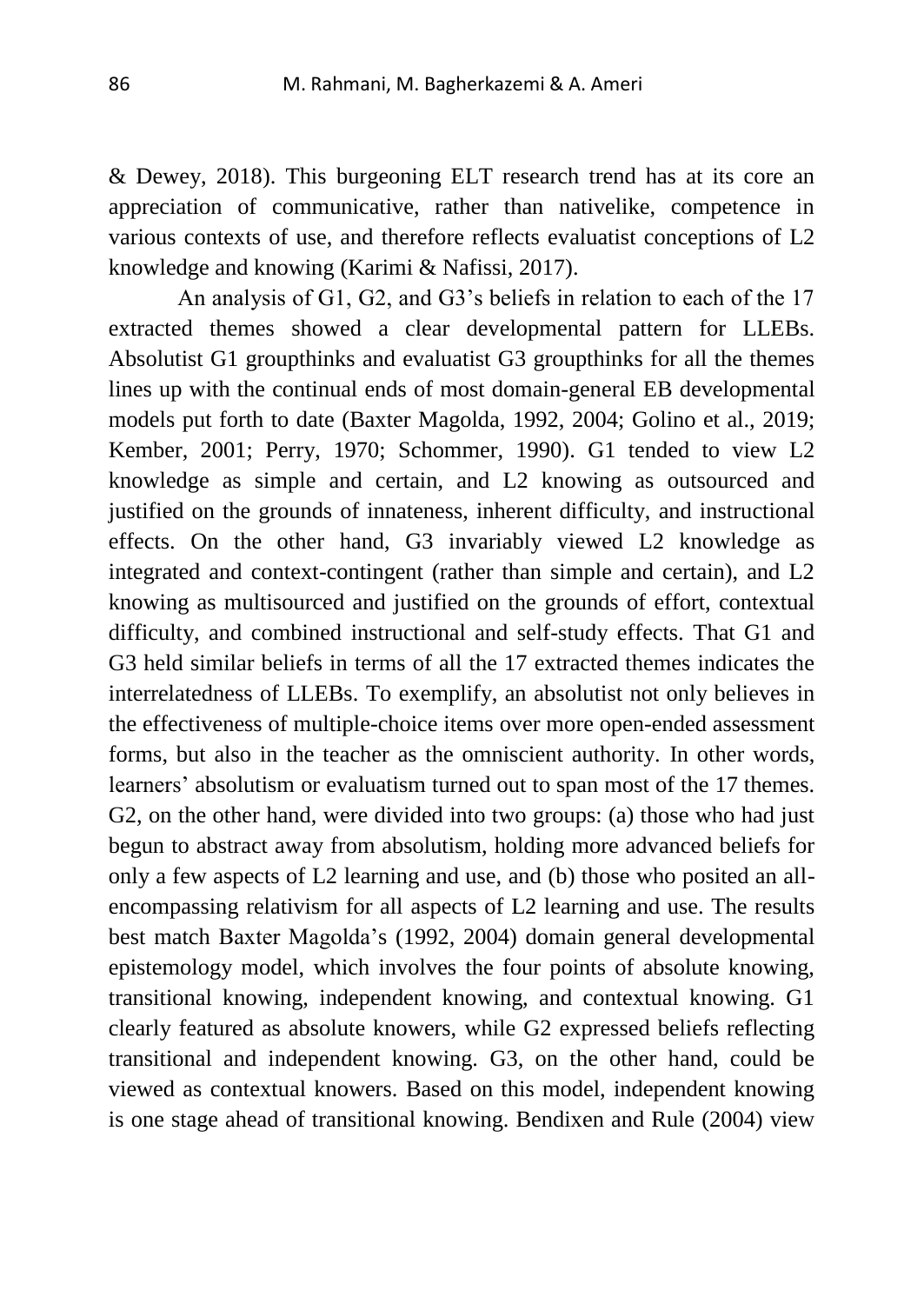what Baxter Magolda calls "independent knowing" as indicative of epistemic doubt devoid of context awareness. An analysis of belief statements in this study provides support for this postulation, as G3 invariably mentioned context and its significance in relation to all the 17 themes. Language learning-specific epistemic doubt was avoided by absolutists, welcomed by relativists, and valued by evaluatists insofar as it would facilitate criticality and enhance context awareness. Moreover, the study showed that language learning experience which was the distinguishing characteristic of the three groups in this study could affect LLEBs. In this regard, Bagherkazemi (in press) showed, in her study of the epistemic climate of a high school English language classroom in Iran, that language learning experience at the private sector would aid languagelearning specific epistemological development.

### **CONCLUSION AND IMPLICATIONS**

The present study sketched the dimensions of LLEBs in relation to the nature of L2 knowledge and L2 knowing. Based on the results of the study, it can be concluded that L2 knowledge simplicity, certainty, source, and justification beliefs are embodied in conceptions about such aspects of L2 learning and use as L2 knowledge's synchronic and diachronic variability, content presentation, task type, L2 components' relationship, assessment forms, approach to L2 learning, L2 knowledge source (teacher, materials, peers, and native speakers), and justification (goal, innateness/effort, difficulty, instruction necessity). Accordingly, LLEBs, by virtue of the field's praxis-oriented nature, are intertwined with language learning beliefs, though to the extent that such beliefs denote beliefs about the nature of L2 knowledge and knowing. The interview data, in this study, for example, included beliefs about the importance of culture learning and nationality, which were not included among the extracted themes owing to their distinctness from L2 knowledge and knowing beliefs. A further conclusion is the possibility of envisioning a developmental route for LLEBs in line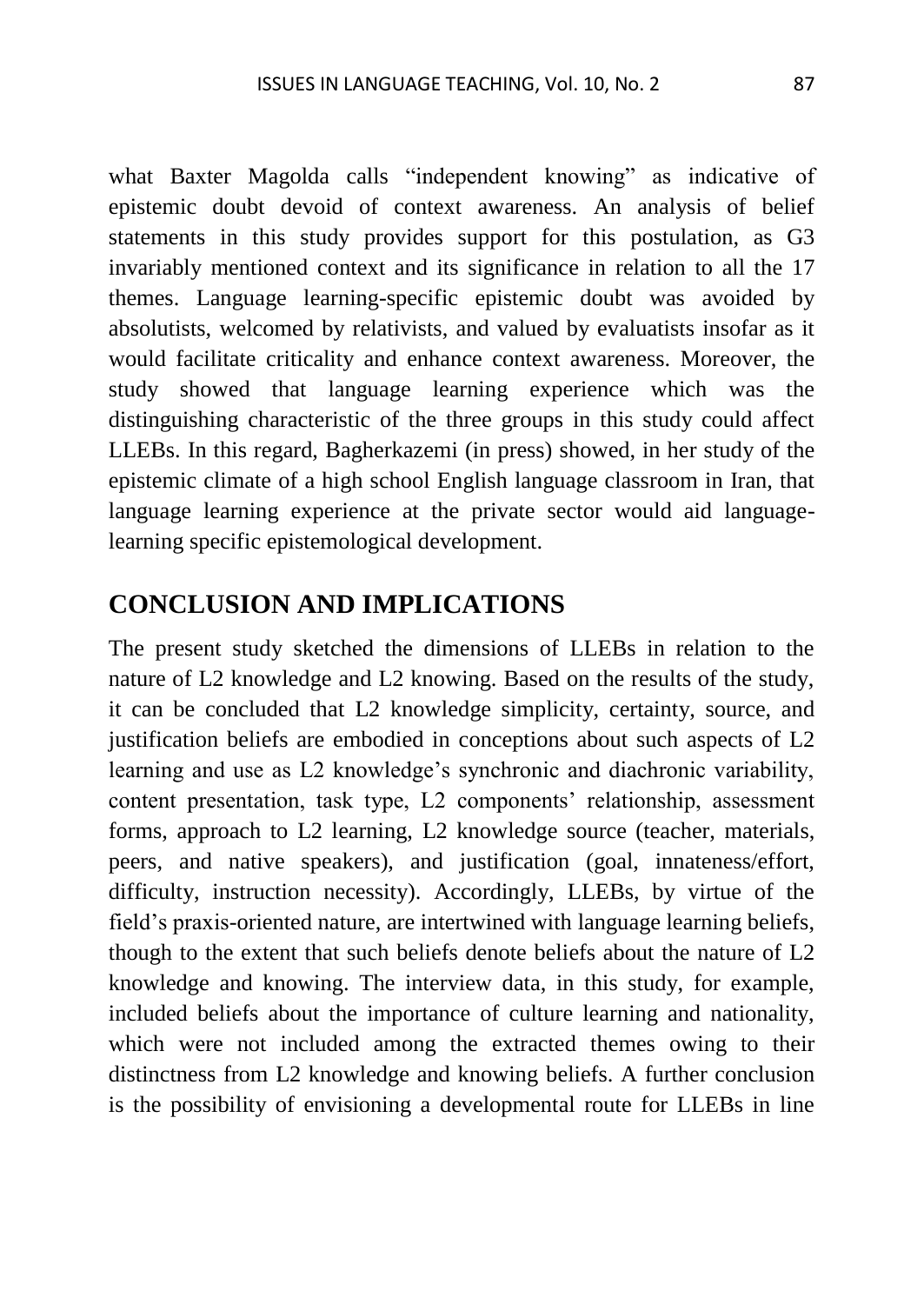with Baxter Magolda's (1992, 2004) model from absolute L2 knowing, through transitional and independent L2 knowing, to contextual L2 knowing; however, whether transitional L2 knowing precedes independent L2 knowing should be shown in further research, since beliefs related to both were expressed by G2 similar in terms of language learning background and experience. Moreover, language learning experience plays a central role in the formation of LLEBs, and overshadows conceptions about all its aspects from the perceived value of peer interaction to that of instruction.

 The domain specificity of epistemological beliefs held by language learners, as shown in this study, has two implications. Theoretically, LLEBs can be mapped onto (a) the four core dimensions of EBs in domain-general epistemology research: knowledge simplicity, certainty, source, and justification, though with language learning and use conceptions included; and (b) developmental models sketched in such research. Practically, language educators are advised to facilitate learners' epistemological development in all the 17 aspects of LLEBs delineated in this study. This could be partly done through minimizing perceptual mismatches, to use Kumaravadivelu's (2006) postmethod condition's macro-strategy, with learners early in their language learning experience (see Rashidi & Mansourzadeh, 2017). Devising tasks which would guide learners along the developmental epistemology path would also be needed. This is justified as more advanced beliefs have been shown to induce better learning outcomes (Moon, 2008). The characteristic features of tasks which can potentially move learners from absolute knowing to transitional and independent knowing, and then to contextual knowing through the creation of epistemic doubt and context awareness in the 17 themes is yet to be shown in further research. In domain-general epistemology research, Moon (2008) used critical thinking-based writing tasks for development. Whether tasks of the kind would also facilitate LLEBs' development needs to be researched. Furthermore, whether domain-general EBs exert any influence on LLEBs should also be demonstrated in research.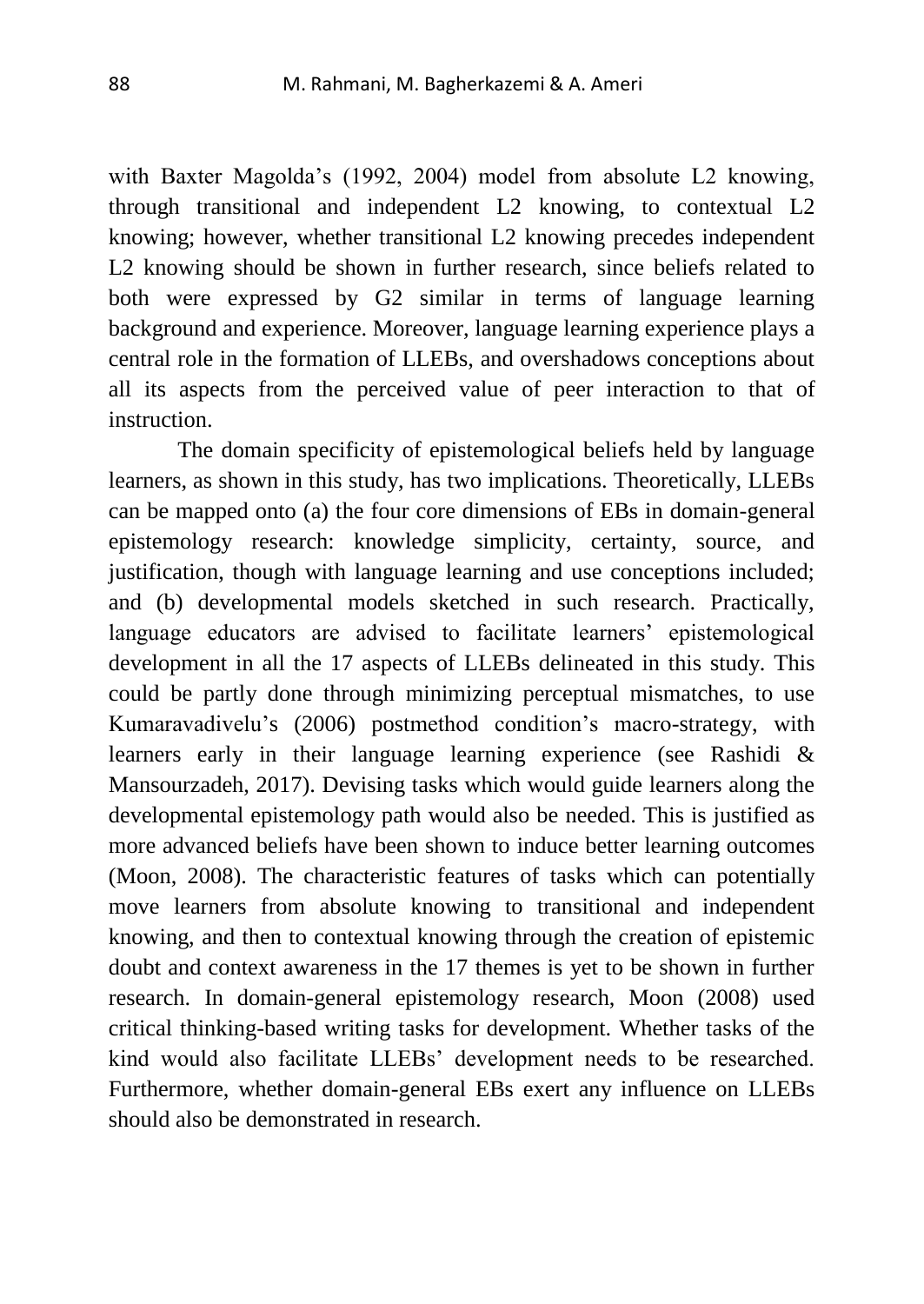Finally, in this study all the participants were Iranian ELT-major university students (owing to convenience sampling). Interview data obtained from a more variable sample in relation to age, nationality, and major might lead to the extraction of a different set of themes. Overall, this study can be thought of as one of the few efforts aimed at sketching the nature of core LLEBs and their development. It was part of a larger study aimed at constructing a developmental LLEB questionnaire. The path is still untrodden, and the pedagogical implications of this conceptualization of LLEBs can be further shown in future research.

### **Disclosure statement**

No potential conflict of interest was reported by the authors.

#### **ORCID**

| Masoomeh Rahmani     | (iD)                    | http://orcid.org/ 0000-0003-2045-0933 |
|----------------------|-------------------------|---------------------------------------|
| Marzieh Bagherkazemi | $\overline{\mathbf{D}}$ | http://orcid.org/ 0000-0001-9621-1141 |
| Alireza Ameri        | <b>j</b>                | http://orcid.org/ 0000-0002-0741-5124 |

### **References**

- Akbari, R., & Karimi, M. N. (2013). EFL students' proficiency outcomes: What do epistemological beliefs have to offer? *Asian EFL Journal*, *15*(3), 10-37.
- Bachman, L. F. (1990). *Fundamental considerations in language testing*. Oxford: Oxford University Press.
- Bagherkazemi, M. (in press). Investigating the epistemic climate of a high school English language classroom in Iran: An ethnographic case study. *Language-Related Research*, *13*.
- Baxter Magolda, M. B. (1992). *Knowing and reasoning in college: Gender-related patterns in students' intellectual development*. San Francisco: Jossey-Bass.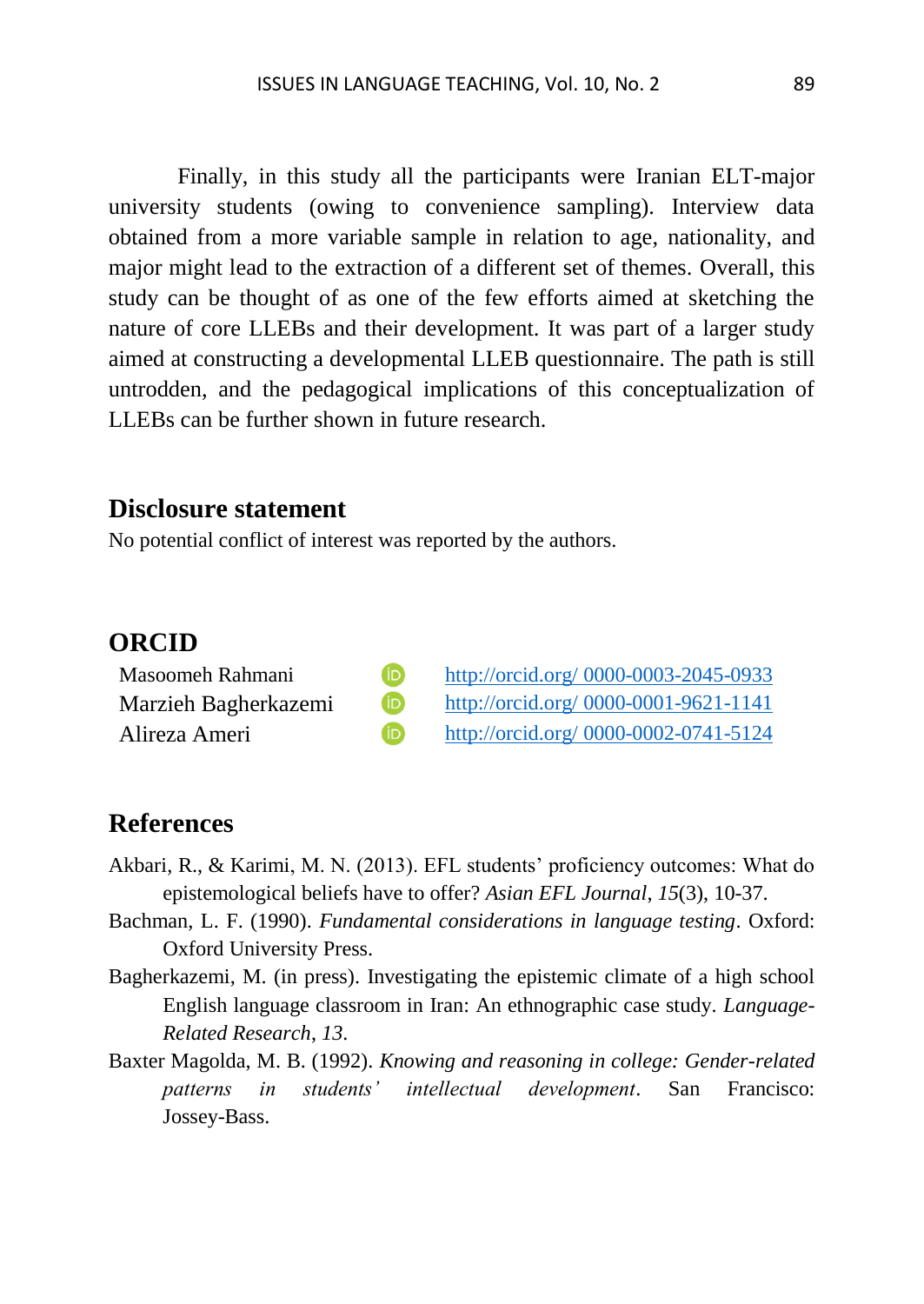- Baxter Magolda, M. B. (2001). *Making their own way: Narratives for transforming higher education to promote self-development*. Sterling, VA: Stylus.
- Baxter Magolda, M. B. (2004). Evolution of a constructivist conceptualization of epistemological reflection. *Educational Psychologist, 39*(1), 31-42. DOI: 10.1207/s15326985ep3901\_4
- Belenky, M., Clinchy, B. M., Goldberger, N., & Tarule, J. (1986). *Women's ways of knowing: The development of self, voice, and mind*. New York: Basic Books.
- Bendixen, L. D., & Rule, D. C. (2004). An integrative approach to personal epistemology: A guiding model. *Educational Psychologist*, *39*(1), 69-80. DOI: 10.1207/s15326985ep3901\_7
- Doan, N. B. (2014). Teaching the target culture in English teacher education programs: Issues of EIL in Vietnam. In R. Marlina & A. R. Giri (Eds.), *The pedagogy of English as an International Language* (pp. 65-94). Springer, Cham.
- Dornyei, Z. (2007). *Research methods in applied linguistics*. Oxford: Oxford University Press.
- Ellis, R. (2008). *The study of second language acquisition* (2nd ed.). Oxford, UK: Oxford University Press.
- Fazilatfar, A. M., Rayati Damavandi, R., Harsej, R., & Kia Heirati, J. (2014). Learners' belief changes about language learning. *International Journal of English Language Education*, *3*(1), 1-19. DOI: 10.5296/ijele.v3i1.6654
- Ghobadi Mohebi, S., & Khodadady, E. (2011). Investigating University Students' Beliefs about Language Learning. *RELC Journal*, *42*(3), 291-304. DOI: 10.1177/0033688211422900
- Golino, H., H.amer, R, Almers, E., & Kjellstrom, S. (2019). The structure of the epistemological development in teaching learning questionnaire. *Cogent Education*, *6*(1). DOI: 10.1080/2331186X.2019.1655211
- Hofer, B. K. (2001). Personal epistemology research: Implications for learning and teaching. *Educational Psychology Review*, *13*, 353-383. DOI: 10.1023/A:1011965830686
- Hofer, B. K., & Pintrich, P. R. (1997). The development of epistemological theories: Beliefs about knowledge and knowing and their relation to learning. *Review of Educational Research*, *67*(1), 88-140. DOI: 10.3102%2F00346543067001088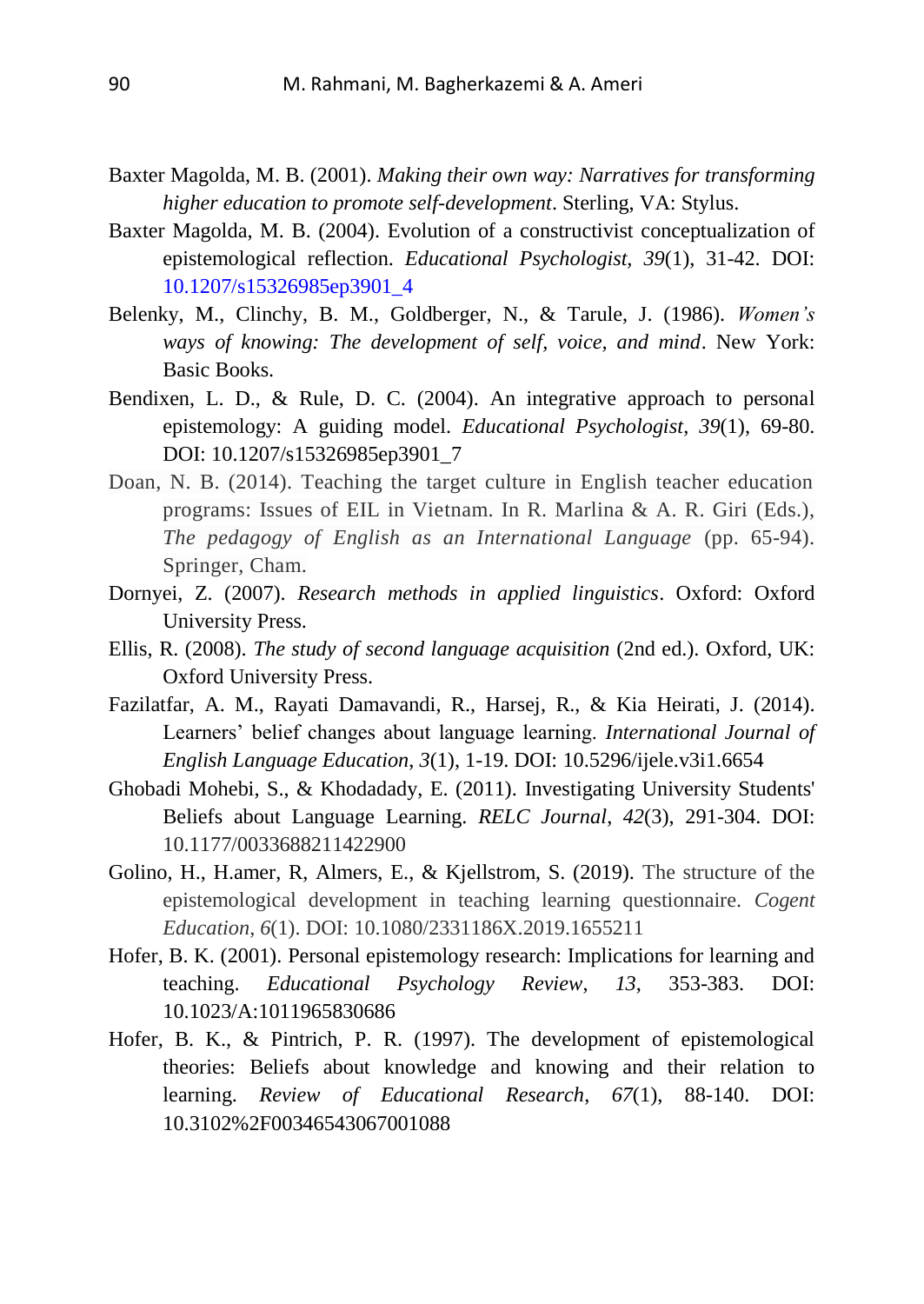- Horwitz, E. (1987). Surveying student beliefs about language learning. In A. Wenden  $\&$  J. Rubin (Eds.), *Learner strategies in language learning* (pp. 119-132). New York: Prentice Hall.
- Karimi, F., & Nafissi, Z. (2017). Effects of different culturally-based materials on EFL learners' reading anxiety, reading self-efficacy, and reading proficiency in project-based classes. *Issues in Language Teaching*, *6*(1), 115-83. DOI: 10.22054/ilt.2017.8420
- Kember, D. (2001). Beliefs about knowledge and the process of teaching and learning as a factor in adjusting to study in higher education. *Studies in Higher Education, 26*(2), 205-221. DOI: 10.1080/03075070120052116
- King, P., & Kitchener, K. S. (2004). Reflective judgment: Theory and research on the development of epistemic assumptions through adulthood. *Educational Psychologist*, *39*(1), 5-18. DOI: 10.1207/s15326985ep3901\_2
- Kuhn, D., Cheney, R., & Weinstock, M. (2000). *Cognitive Development*, *15*(3), 309-328. DOI: [10.1016/S0885-2014\(00\)00030-7](http://dx.doi.org/10.1016/S0885-2014(00)00030-7)
- Kumaravadivelu, B. (2006). *Understanding language teaching: From method to postmethod*. New York: Routledge.
- Louca, L., Elby, A., Hammer, D., & Kagey, T. (2004). Epistemological resources: Applying a new epistemological framework to science instruction. *Educational Psychologist*, *39* (1), 57-68. DOI: 10.1207/s15326985ep3901\_6
- Moon, J. (2008). *Critical thinking: An exploration of theory and practice*. New York: Routledge.
- Mori, Y. (1999). Epistemological beliefs and language learning beliefs: What do language learners believe about their learning? *Language Learning*, *49*(3), 377-415.
- Mayring, P. (2000). Qualitative content analysis. *Forum: Qualitative Social Research*, *1* (2). Retrieved from http://217.160.35.246 /fqs-texte/2- 00marrying-e.pdf
- Nikitina, L., & Furuoka, F. (2018). Dimensionality in language learners' personal epistemologies. *International Journal of Instruction*, *11*(1), 269-282. DOI: 10.12973/IJI.2018.11119A
- Ortega, L. (2013). SLA for the 21st century: Transdisciplinary progress, transdisciplinary relevance, and the bi/multi-lingual turn. *Language Learning*, *63*(s1), 1-24. DOI: 10.1111/j.1467-9922.2012.00735.x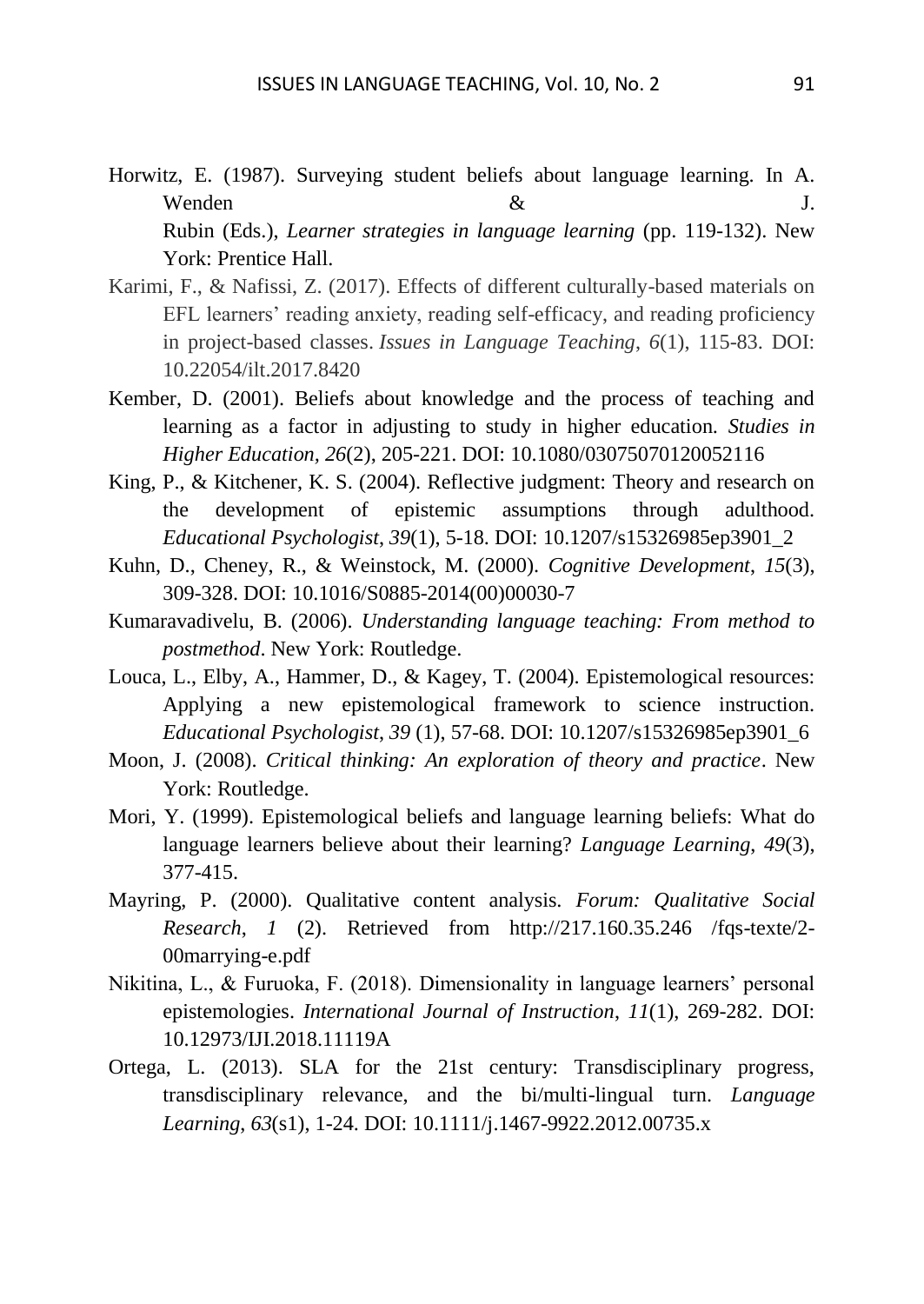- Palmer, B., & Marra, R. M. (2004). College student epistemological perspectives across knowledge domains: A proposed grounded theory. *Higher Education*, *47*, 311-335. DOI: 10.1023/B:HIGH.0000016445.92289.f1
- Perry, W. G. (1970). *Forms of intellectual and ethical development in the college years: A scheme*. Troy, MO: Holt, Rinehart, & Winston.
- Pintrich, P. R. (2002). Future challenges and directions for theory and research on personal epistemology. In B. K. Hofer & P. R. Pintrich (Eds.), *Personal epistemology: The psychology of beliefs about knowledge and knowing* (pp. 389-414). Mahwah, NJ: Lawrence Erlbaum.
- Rashidi, N., & Mansourzadeh, N. (2017). Postmethod pedagogy and Iranian EFL teachers' understandings: Is a promising trend on the way? *Issues in Language Teaching*, *6*(1), 82-55. DOI: 10.22054/ilt.2017.8419
- Richards. J. C., & Rogers, T. (2001). *Approaches and methods in language teaching*. New York: Cambridge University Press.
- Schommer, M. (1990). Effects of beliefs about the nature of knowledge on comprehension. *Journal of Educational Psychology*, *82*(3), 498–504. DOI: 10.1037/0022-0663.82.3.498
- Schommer, M. (1994). An emerging conceptualization of epistemological beliefs and their role in learning. In R. Garner & P. A. Alexander (Eds.), *Beliefs about text and instruction with text* (pp. 25-40). Hillsdale, NJ: Lawrence Erlbaum.
- Schommer-Aikins, M. (2004). Explaining the epistemological belief system: Introducing the embedded systemic model and coordinated research approach. *Educational Psychologist, 39*(1), 19-29. [https://doi.org/10.1207/s15326985ep3901\\_3](https://psycnet.apa.org/doi/10.1207/s15326985ep3901_3)
- Schraw, G., & Olafson, L. (2003). Teachers' epistemological worldviews and educational practices. *Issues in Education*, *8*(2), 99-148. DOI: 10.1891/194589503787383109
- Schwartz, B. D. (1986). The epistemological status of second language acquisition. *Second Language Research*, *2* (2), 120-159. DOI: 10.1177/026765838600200202
- Shava, G. N., Hleza, S., Tlou, F., Shonhiwa, S., & Mathonsi, E. (2021). Qualitative content analysis utility, usability and processes in educational research. *International Journal of Research and Innovation in Social Science (IJRISS)*, *5*(7), 553-558.